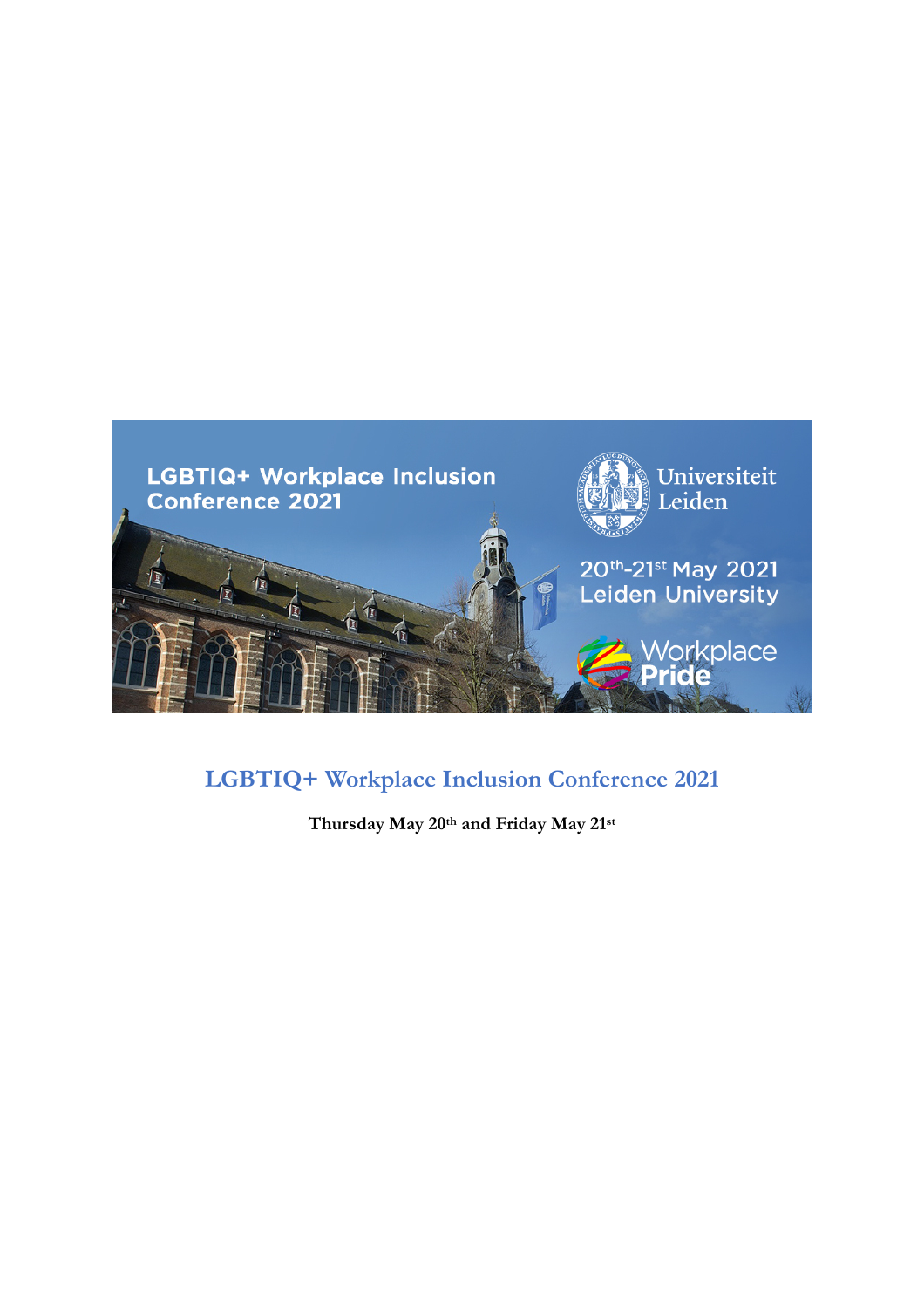**This conference is a product of the collaboration between Workplace Pride and the LGBT Workplace Inclusion Chair at Leiden University, Prof.dr. Jojanneke van der Toorn, and is sponsored by KPN and Elsevier.**

# **Organizing team**

Prof.dr. Jojanneke van der Toorn, Professor of LGBT Workplace Inclusion, Leiden University Waruguru Gaitho, LLM, Project Assistant, Leiden University David Pollard, Executive Director, Workplace Pride Foundation

# **Program Committee**

Prof.dr. Jojanneke van der Toorn, Leiden University Dr. Looi van Kessel, Leiden University Miriam Wickham, MSc, Utrecht University Waruguru Gaitho, LLM, Leiden University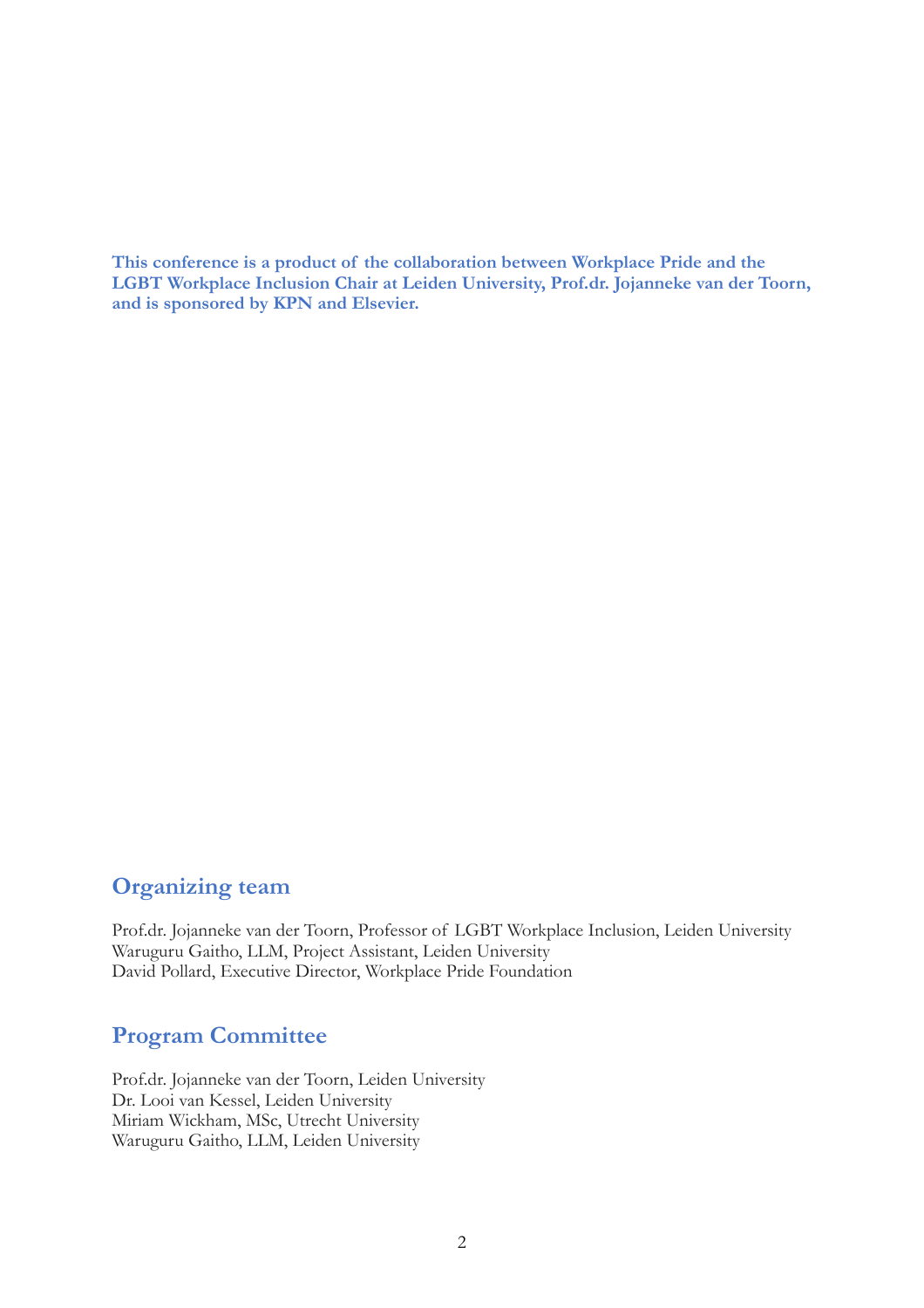# **Conference Program at a Glance**

| $\frac{1}{2}$ $\frac{1}{2}$ $\frac{1}{2}$ $\frac{1}{2}$ $\frac{1}{2}$ $\frac{1}{2}$ $\frac{1}{2}$ $\frac{1}{2}$ $\frac{1}{2}$ $\frac{1}{2}$ $\frac{1}{2}$ $\frac{1}{2}$ $\frac{1}{2}$ $\frac{1}{2}$ $\frac{1}{2}$ $\frac{1}{2}$ $\frac{1}{2}$ $\frac{1}{2}$ $\frac{1}{2}$ $\frac{1}{2}$ $\frac{1}{2}$ $\frac{1}{2}$ |                                                                                             |  |  |  |
|---------------------------------------------------------------------------------------------------------------------------------------------------------------------------------------------------------------------------------------------------------------------------------------------------------------------|---------------------------------------------------------------------------------------------|--|--|--|
| 14.00-14.15                                                                                                                                                                                                                                                                                                         | Opening and Welcome                                                                         |  |  |  |
| 14.15-14.45                                                                                                                                                                                                                                                                                                         | Keynote 1: Lee Badgett: The Economic Case for LGBTIQ+ Inclusion in<br>the Workplace.        |  |  |  |
| 14.45-15.30                                                                                                                                                                                                                                                                                                         | Panel Session 1: <i>Employee Data collection: Tension between Privacy and</i><br>Inclusion? |  |  |  |
| 15.30-16.00                                                                                                                                                                                                                                                                                                         | <b>Break</b>                                                                                |  |  |  |
| 16.00-16.45                                                                                                                                                                                                                                                                                                         | Parallel Research Sessions 1                                                                |  |  |  |
| 16.45-17.00                                                                                                                                                                                                                                                                                                         | Conclusions of Day 1                                                                        |  |  |  |
| 17.00-18.00                                                                                                                                                                                                                                                                                                         | Virtual Networking                                                                          |  |  |  |

# **Thursday May 20 2021 (14.00-18.00)**

# **Friday May 21 2021 (14.00-18.00)**

| 14.00-14.15 | Opening and Welcome                                                                       |
|-------------|-------------------------------------------------------------------------------------------|
| 14.15-14.45 | Keynote 2: Yvonne Muthoni Nyawira: LGBTIQ+ inclusion; Strategies<br>for Africa by Africa. |
| 14.45-15.30 | Panel Session 2: Intersectionality at Work: Risking Fragmented Inclusion<br>Policy?       |
| 15.30-16.00 | <b>Break</b>                                                                              |
| 16.00-17.00 | Parallel Research Sessions 2                                                              |
| 17.00-17.15 | Conclusions of Day 2                                                                      |
| 17.15-18.00 | Virtual Networking                                                                        |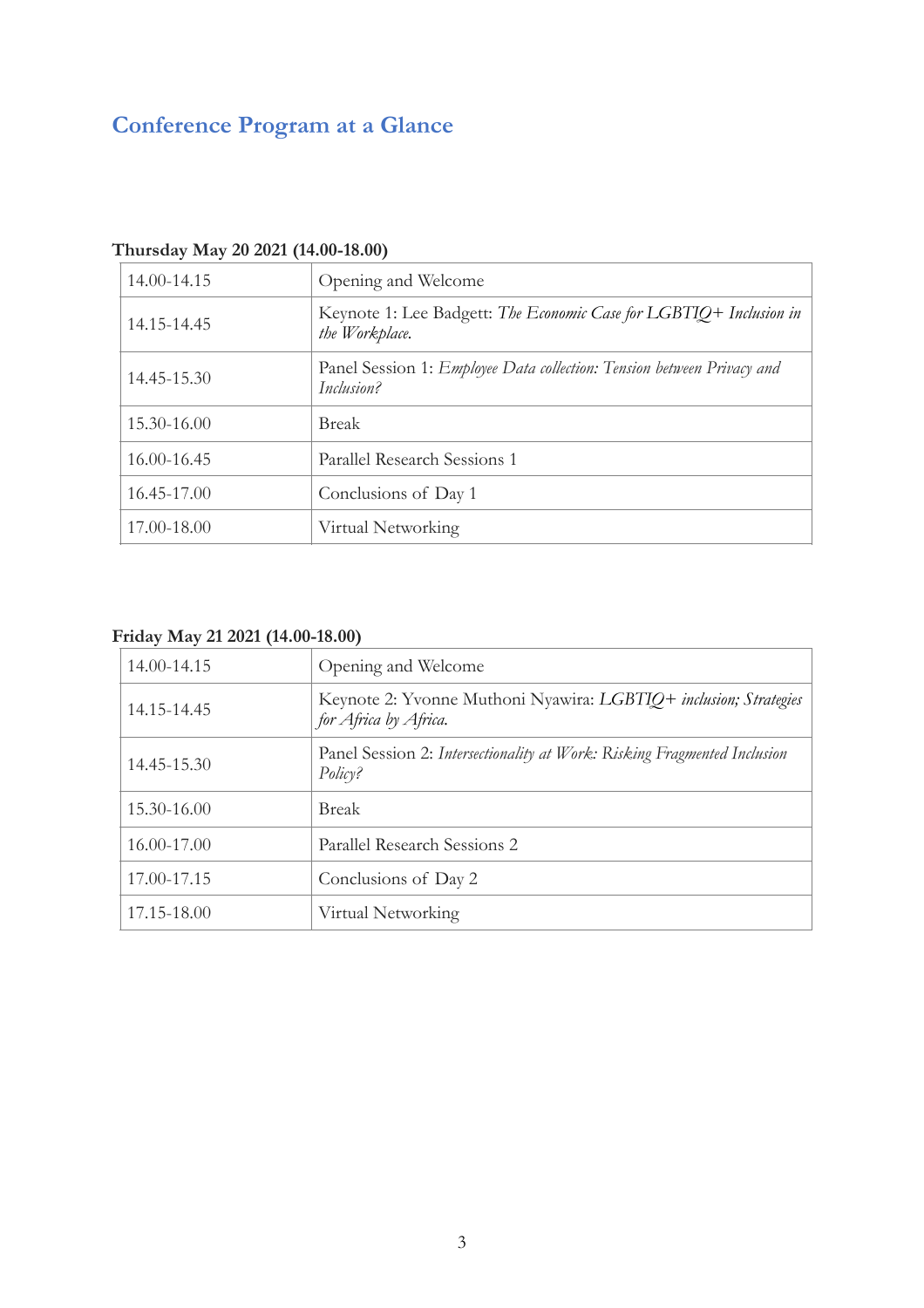# **Conference Day 1: 20th May, 2021**

| 14.00-14.15     | Opening and welcome by Dean Paul Wouters, Executive Director of<br>Workplace Pride David Pollard, and Conference Chair Jojanneke van der<br>Toorn.                                                     |                                                                                                                                         |                                                                                                                                                                                                  |  |  |
|-----------------|--------------------------------------------------------------------------------------------------------------------------------------------------------------------------------------------------------|-----------------------------------------------------------------------------------------------------------------------------------------|--------------------------------------------------------------------------------------------------------------------------------------------------------------------------------------------------|--|--|
| 14.15-14.45     | Keynote 1: Lee Badgett: The Economic Case for LGBTIQ+ Inclusion<br>in the Workplace.                                                                                                                   |                                                                                                                                         |                                                                                                                                                                                                  |  |  |
| 14.45-15.30     | Panel Session 1: <i>Employee Data collection: Tension between Privacy</i><br>and Inclusion?<br>Moderator: Michiel Kolman. Panelists: Alex Müller, Terence Guiamo, Robert<br>Enso, & Marijn Pijnenburg. |                                                                                                                                         |                                                                                                                                                                                                  |  |  |
| 15.30-16.00     | <b>Break</b>                                                                                                                                                                                           |                                                                                                                                         |                                                                                                                                                                                                  |  |  |
| 16:00-16:45     | <b>Parallel Research Sessions 1</b>                                                                                                                                                                    |                                                                                                                                         |                                                                                                                                                                                                  |  |  |
|                 | Session A                                                                                                                                                                                              | Session B                                                                                                                               | Session C                                                                                                                                                                                        |  |  |
| $16:00 - 16:15$ | Jelsyna Chacko<br>The status of<br>employment for gender<br>non-conforming persons<br>vis-a-vis the Transgender<br>Protection Act, 2019                                                                | Marco Salvati<br>Embrace the leadership<br>challenge to counteract<br>the 'gay glass ceiling<br>effect'                                 | Peter Dunne & Marjolein<br>van den Brink<br>Protecting gender identity<br>and gender expression in<br>the labour market: a<br>comparative european<br>analysis                                   |  |  |
| 16:15-16:30     | Thekla<br>Morgenroth<br>What drives the<br>opposition to trans-<br>inclusive policies: Safety<br>concerns or plain old<br>prejudice?                                                                   | Alparslan<br>Özaltug<br>Are there any rights<br>which can be derived<br>from UN advocacy on<br>discrimination against<br>LGBTIQ people? | Amanda Klysing<br>Expressions of the<br>gender binary in<br>recruitment situations:<br>gender normativity in<br>equal employment<br>opportunity statements<br>and applicant gender<br>expression |  |  |
| 16:30-16:45     | Hellen P. Vergoossen<br>Inclusive language use in<br>organizations:<br>Understanding resistance                                                                                                        | Maria Laura Bettinsoli<br>The "gay agenda:" How<br>the myth of gay<br>affluence impedes<br>progress toward equality                     | Teri Kirby<br>Identity-conscious<br>diversity messages<br>facilitate sexual identity<br>disclosure among sexual<br>minorities                                                                    |  |  |
| 16.45-17.00     | Conclusions of Day 1                                                                                                                                                                                   |                                                                                                                                         |                                                                                                                                                                                                  |  |  |
| 17.00-18.00     | <b>Virtual Networking</b>                                                                                                                                                                              |                                                                                                                                         |                                                                                                                                                                                                  |  |  |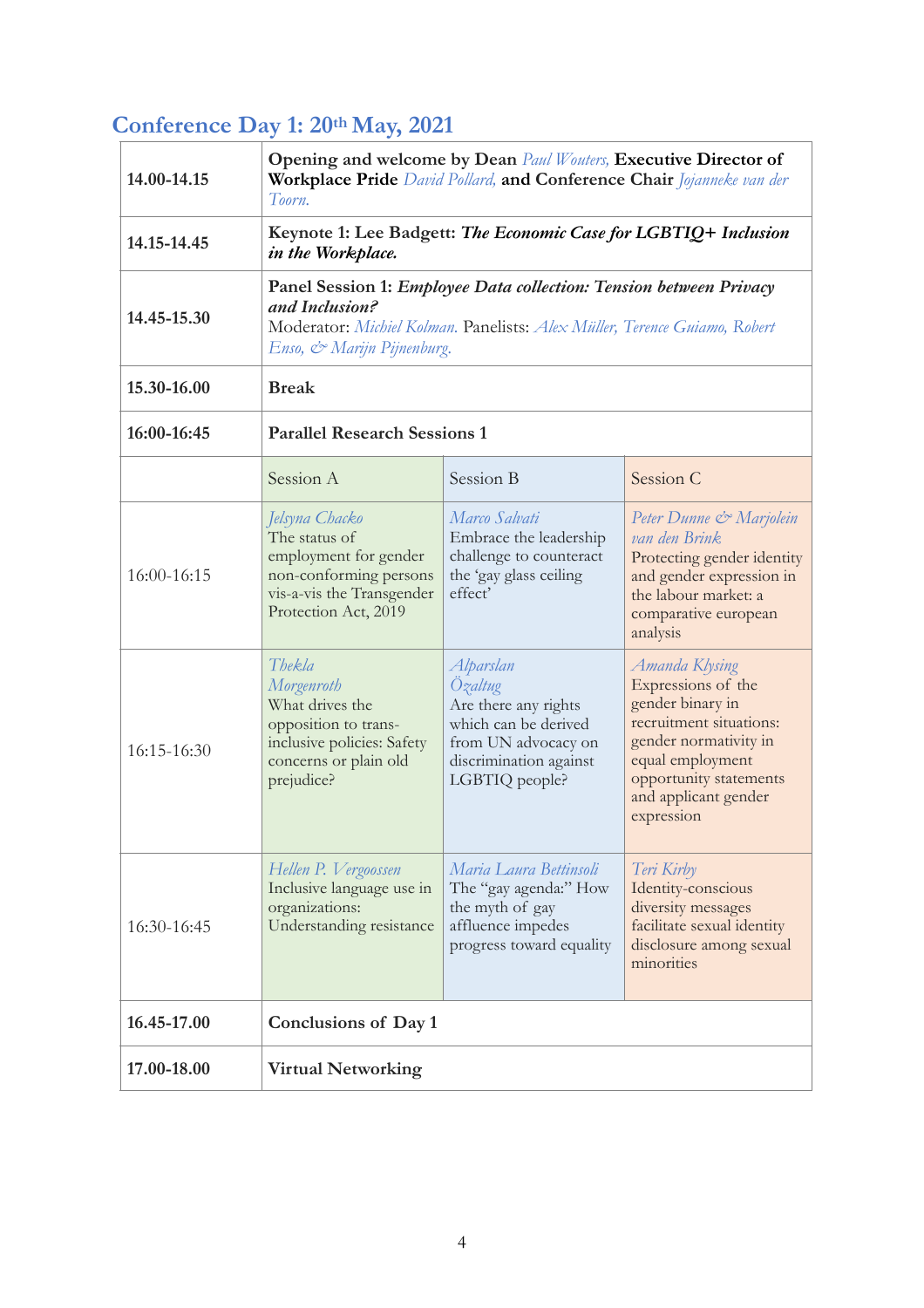# **ABSTRACTS**

## **Thursday May 20th 14.15-14.45**

#### **Keynote speech 1**

**Lee Badgett**

University of Massachusetts Amherst, USA

#### **The Economic Case for LGBTIQ+ Inclusion in the Workplace**

Large global employers have long made a business case for inclusion of LGBTIQ+ people in the workplace: inclusion is essential to the recruitment, retention, and productivity of LGBTIQ+ workers. Academic research on this subject is finally catching up to confirm many of the claims made by employers, although research gaps remain. And now there"s also a newer, broader economic case to be made that links inclusion in the workplace to the health and education of LGBTIQ+ people. Employers – and all participants in the economy – will benefit from a more inclusive society that enhances the skills, knowledge, creativity, mental health, and physical health of LGBTIQ+ people. This argument opens up new spaces for engagement on LGBTIQ+ human rights issues and points to new research questions and data needs



Dr. M. V. Lee Badgett is a professor of economics and co-director of the Center for Employment Equity at the University of Massachusetts Amherst, and she is the former director of the School of Public Policy. She is also a Williams Distinguished Scholar at UCLA"s Williams Institute, where she was a co-founder and the first research director. She has a Ph.D. in economics from the UC Berkeley and a BA from the University of Chicago.

> **Thursday May 20th 14.45-15.30**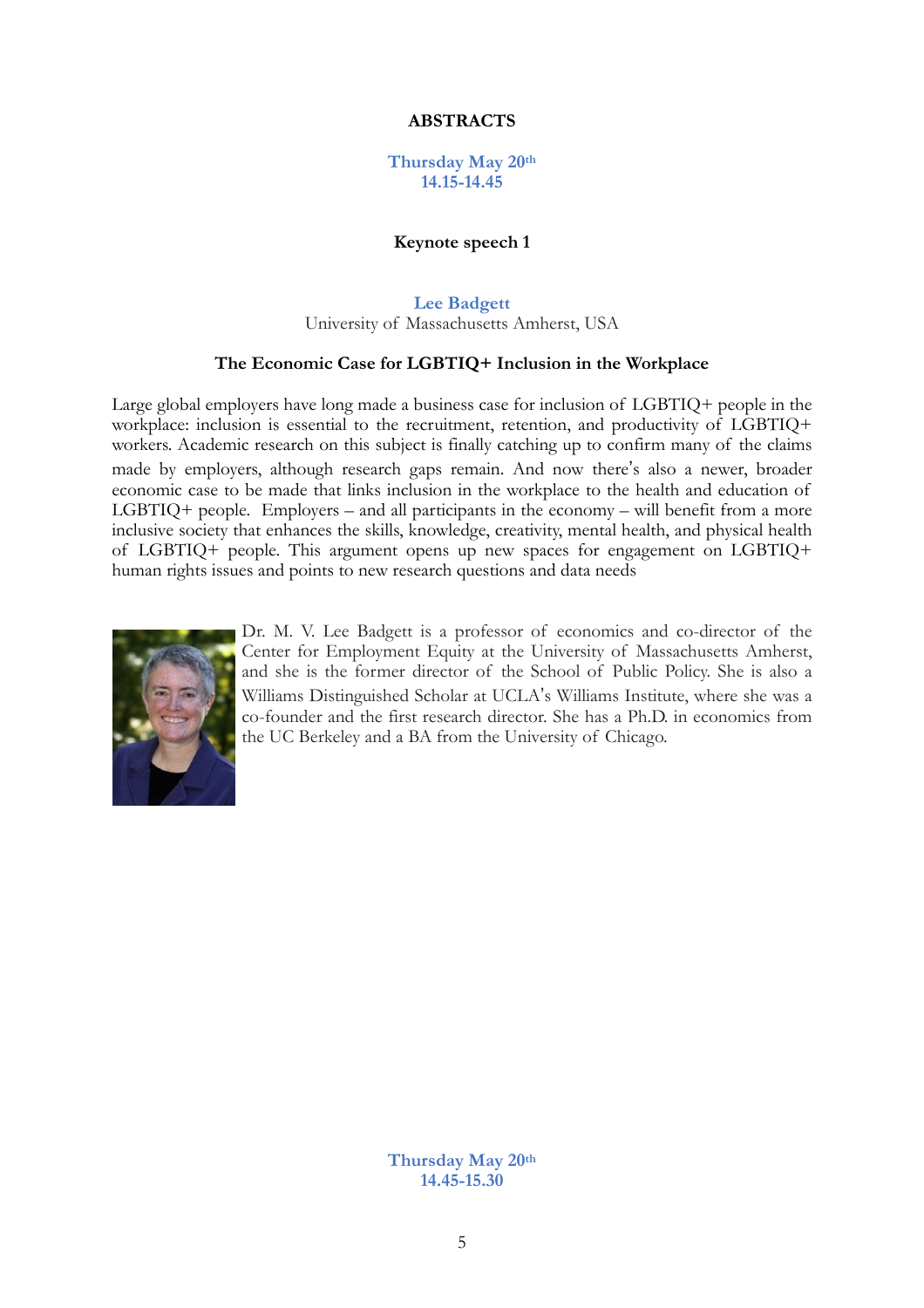# **Panel Session 1**

# **LGBTIQ+ Data collection: Tension between Privacy and Inclusion?**

Moderator: *Michiel Kolman.* 

Panelists: Alex Müller, Terence Guiamo, Robert Enso, & Marijn Pijnenburg.

A critical question that faces researchers in the field of LGBTIQ+ workplace inclusion is how to ethically collect sensitive data about the sexual orientation, gender identity and/or sex characteristics of individuals in the workplace. A clear tension exists between the push for inclusion by being able to map diversity and identify potential group-based inequalities, and the need for privacy for individuals for whom there may be safety concerns or a general discomfort around divulging this information. This panel focuses on this field of tension and aims to explore the ways in which this complex dynamic can be navigated.

## **Moderator: Michiel Kolman (Elsevier)**

Dr. Michiel Kolman (pronouns: he/him) is Senior VP and Academic Ambassador at Elsevier and former President of the International Publishers Association (IPA) where he now chairs Inclusive Publishing and Literacy. Michiel serves on the Federation of European Publishers (FEP) board and is vice-chair of WIPO's Accessible Books Consortium board. He is a strong supporter of inclusive publishing and also of sustainability in the world of publishing and research. Michiel is co-chair of Workplace Pride supporting LGBTI workplace inclusion internationally; he is also leading the Academia@WorkplacePride program. Michiel is the executive sponsor of Elsevier Pride and was listed two years in a row in the Financial Times' Top100 ranking of most influential LGBT senior executives.

## **Alex Müller (University of Cape Town)**

Dr. Alex Müller (pronouns: she/her) is an Adjunct Associate Professor at the Gender Health and Justice Research Unit at the University of Cape Town, and currently a Humboldt Research Fellow at the Department of Medical Ethics and History of Medicine at the University of Göttingen, Germany. Her work focuses on health disparities and barriers to healthcare access due to sexual orientation and gender identity and expression in Southern Africa, for which she conducts participatory research that supports activist and advocacy efforts. Her recent work included a multi-country comparative study on mental health outcomes among sexual and gender minority people in Southern and East Africa, as well as a participatory creative project to create accessible and context-relevant media with queer African youth.

## **Terence Guiamo (Just Eat Takeaway)**

Terence Guiamo (pronouns: he/him) is Global Director Inclusion, Diversity & Belonging at Just Eat Takeaway.com, a leading online food delivery marketplace, connecting consumers and restaurants through its platform in 24 countries. He is also co-founder of Agora Network, which aims to promote cultural diversity in organizations. Creating dialogues between people and supporting them to see different perspectives is at the core of his purpose: "Inclusion is a prerequisite for organizational growth and success, and I strongly believe that we can only create this inclusive culture by being connected to each other and are able to step more into each other's world. " In his bimonthly column for MT / Sprout, he writes about the steps towards more diverse and inclusive organizations.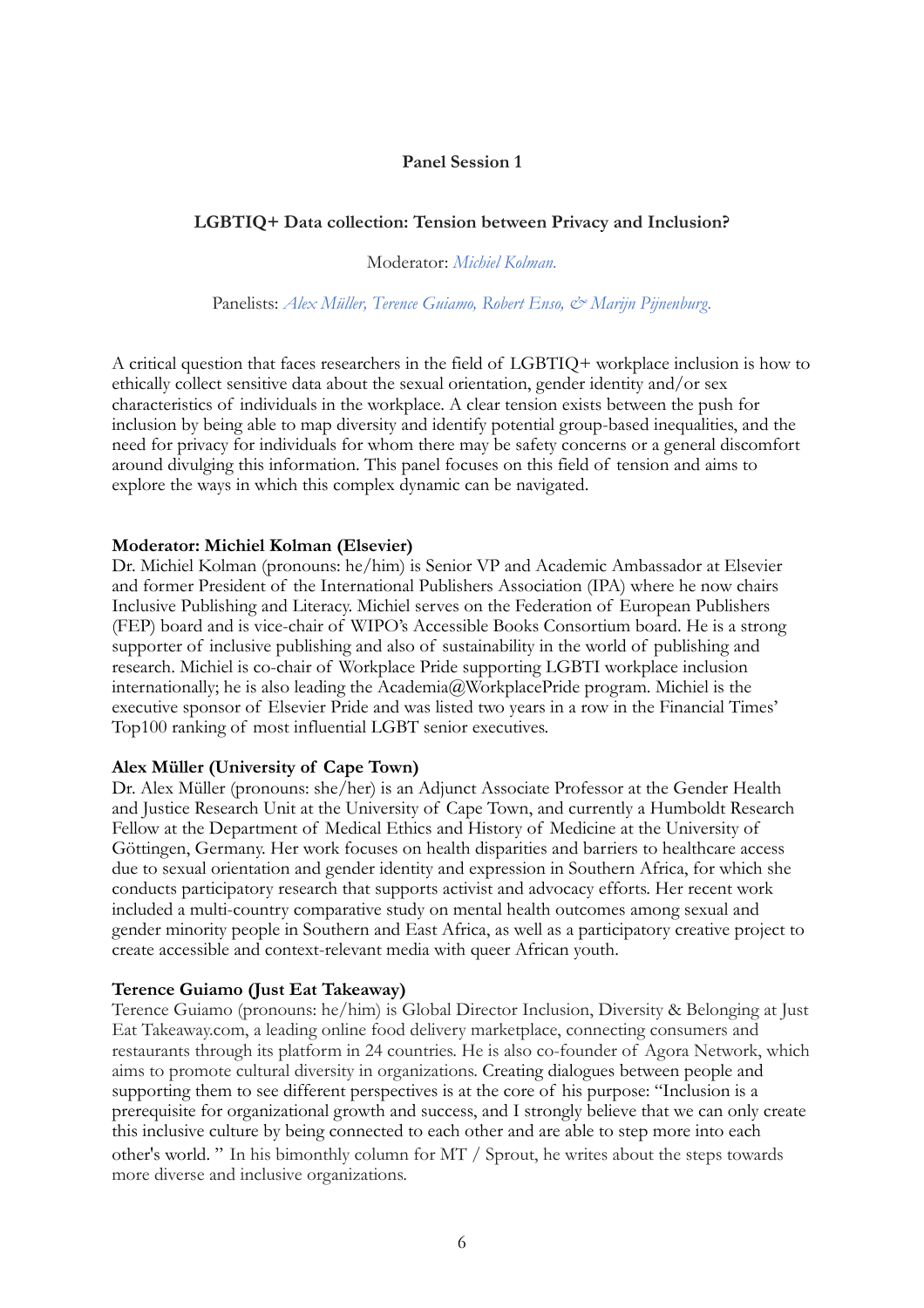# **Marijn Pijnenburg (IBM)**

Marijn Pijnenburg (pronouns: he/him) heads EMEA for IBM's Global Diversity Business Development team. In this role he provides strategic advisement to business leaders on how to leverage human capital, talent development, diversity, inclusion, engagement, and LGBT+, as critical business drivers, to foster innovation and transform organizational cultures. Marijn also manages IBM's corporate community partnerships with LGBT+ and diversity organizations. He is initiator of several Diversity and LGBT+ Business Forums, is member of the AmCham Diversity Committee, the Workplace Pride Global Leaders Council and the Strategic Growth Team of Open For Business. Marijn was acknowledged as Global Leader by the Financial Times for his diversity efforts.

# **Robert Ensor (Transgender Network Netherlands)**

Robert Ensor (pronouns: he/him) is the secretary of Transgender Network Netherlands, a foundation committed to the realization of a gender-diverse society, the emancipation of transgender people and their environment and the fight against discrimination based on gender identity, gender expression and gender characteristics.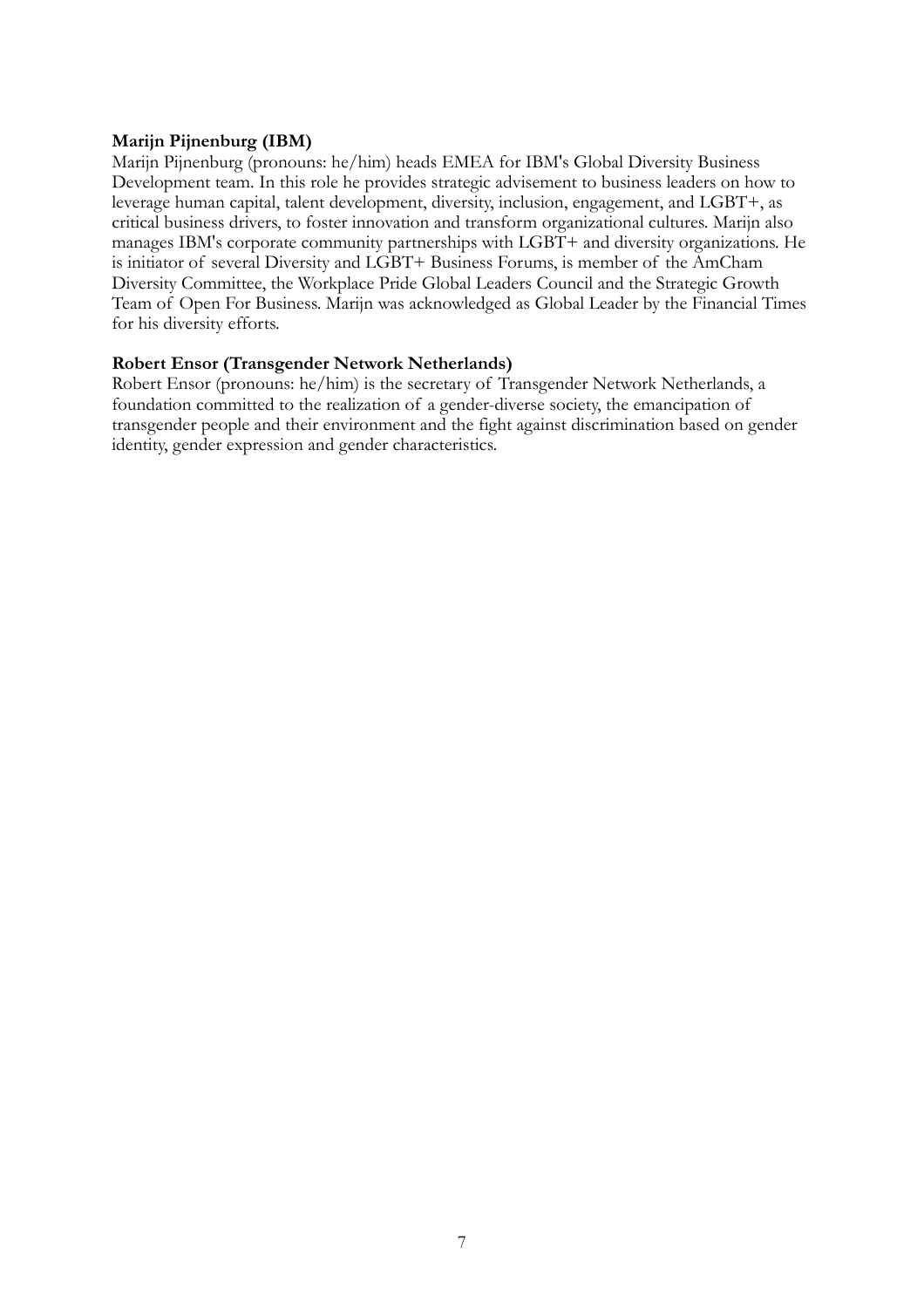#### **Thursday May 20th 16.00-16.45**

#### **Parallel Research Sessions 1**

#### **Session A**

#### **Presenter: Jelsyna Chacko (LawSikho)**

# **Title: Status of employment for the gender non-conforming vis-a-vis the Transgender Protection Act, 2019**

According to the last census in India, a staggering 96% of transgender people are denied jobs and around 60% have never attended schools. The Indian society has spent eons marginalizing individuals who don"t fall within the set social constructs. This has rendered the non-conformists invisible in the society, making employment, among other fundamental rights, a farfetched dream. However the pronouncement of the NALSA verdict, which allowed recognition of the identity of transgender people, breathed new life into the movement for the realization of equality and inclusion of transgender and gender non-conforming individuals. This led to the enactment of the Transgender Protection Act, 2019, which sought to bring trans and gender diverse individuals within the scope of the law. However, due to the inherently regressive provisions contained within it, the legislation received severe backlash. This study is aimed at highlighting the dire repercussions of this legislation on the community and the lack of explicit provisions for D&I at workplaces. There are also no provisions in place to ensure their safety and therefore no environment conducive to fair representation at workplaces. Additionally, this study seeks to devise a viable solution that can help create a level playing field that enables a framework that brings out the best in every individual regardless of sexual orientation, gender identity or sex characteristics.

## **Presenter: Thekla Morgenroth (University of Exeter)**

## **Title: What drives the opposition to trans-inclusive policies: safety concerns or plain old prejudice?**

In recent years, there has been a growing visibility of, and support for, transgender individuals. At the same time, there is strong and vocal opposition to these changes and organizations increasingly find themselves in a place in which they have to position themselves in regards to these changes one way or another. One common argument in these debates is that giving transgender women access to female-only spaces poses a risk to women"s safety because such policies enable predatory cisgender men to gain access to vulnerable women, for example by posing as transgender women. We investigate whether opposition to trans-inclusive policies is indeed driven by concerns about male violence or whether it is instead rooted in prejudice against trans people. Across two correlational survey studies with US participants (total  $N=660$ ) we find that compared to supporters of trans-inclusive policies, opponents list concerns about male violence as a more important reason for their opinion of these policies, while supporters give more weight to their attitudes towards transgender people. For supporters, this is in line with patterns in the data, but for opponents, it is not, suggesting that opponents of transinclusive policies are either unwilling or unable to report what truly drives their opposition.

## **Presenter: Helen P. Vergoossen (Stockholm University)**

#### **Title: Inclusive language use in organizations: Understanding resistance**

Inclusive language is important in signaling and practicing inclusivity in organizations. By linguistically including all social groups and identities, stereotypes can be countered. Gender-fair language can encourage people to apply for jobs and promote experienced belonging. Despite this, gender-fair language tends to meet resistance, also in organizations. In my talk, I discuss dimensions of resistance to a recent gender-fair language reform in the Swedish language. Hen was introduced as a gender-neutral pronoun to the Swedish language in 2012, and was initially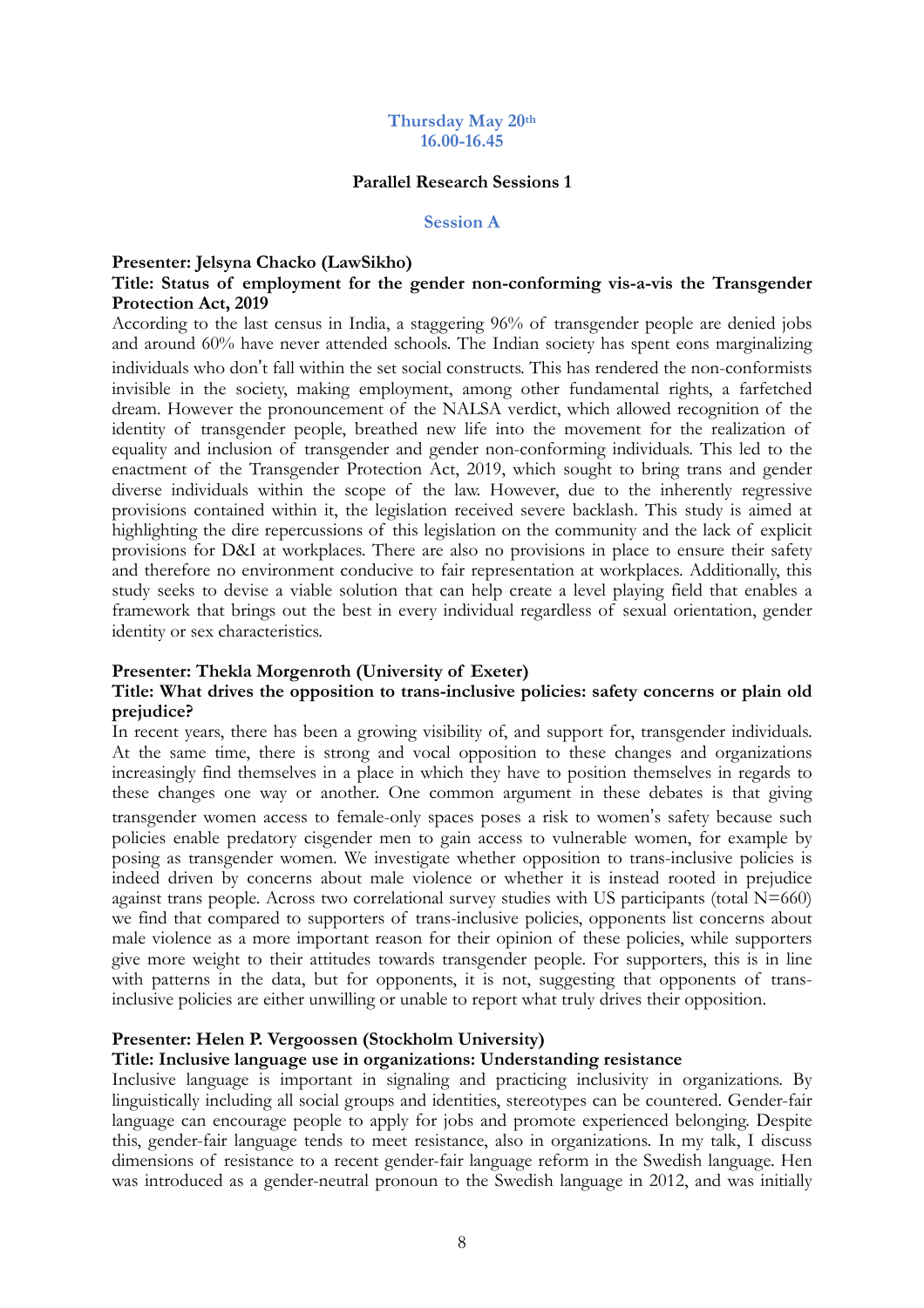met with a lot of resistance. In a qualitative study, I categorized the different arguments used against hen and other forms of gender-fair language. In my talk, I will discuss the findings and their implications for organizations. I will also discuss the roles of underlying motivations and attitudes on encountering new gender-fair language.

#### **Session B**

# **Presenter: Marco Salvati (Sapienza University of Rome)**

## Title: Embrace the leadership challenge to counteract the 'gay glass ceiling effect'

This research is grounded in the framework of the 'gay glass ceiling effect', which indicates the situation in which gay and lesbian individuals face several obstacles to access the highest management and leadership positions and therefore they are less likely to take on such roles, compared to their heterosexual counterparts. We ran three online studies (NTOT= 402), asking gay male participants to evaluate the perceived effectiveness of other gay men"s leadership and their self-perceived leadership effectiveness and their intention to apply to a leadership position. We measured their internalized sexual stigma (ISS) and manipulated either the leader's sexual orientation (SO) (study 1), or his adherence to traditional gender roles (TGR) (study 2), or participants" fictitious masculinity score (study 3). Participants had all White/Caucasian Ethnicity and most of them had US (38%) or British (43%) nationality, whereas the others were from other 'Western' countries (19%). The main findings are as follows: participants reported a more positive attitude towards a gay man (vs. heterosexual) as leader only when they had low – and not high – ISS; participants with high (vs. low) ISS perceived the masculine gay leader as more effective than the feminine gay leader; under masculinity threat, participants with high (vs. low) ISS showed less intention to apply to a leadership position. These studies suggests that ISS and TRG can strengthen and perpetuate the gay glass ceiling effect.

#### **Presenter: Alparslan Özaltug (Europa-Institute)**

## **Title: Are there any rights which can be derived from UN advocacy on discrimination against LGBTIQ people?**

Thus far, there have been considerable developments on the protection and recognition of the equal rights of LGBTIQ+ persons. However, LGBTIQ+ people still face discrimination, and are targeted on the basis of their sexual orientation. While it is evident that the legal protections provided for LGBTIQ+ people around the world remain insufficient and there are significant violations of the rights of LGBTIQ+ people in some parts of the world, public awareness globally continues to rise gradually. Thanks to the public advocacy work of various actors such as civil society organizations (CSOs), these rights and entitlements have become more and more apparent in daily life. Safeguarding the legal protection of LGBTIQ+ people across every aspect of life is also observed somewhat in the business sector. The United Nations (UN) took a critical step in 2011 by publishing the Guiding Principles on Business and Human Rights (Guiding Principles). This attempt was followed subsequently by Standards of Conduct for Business on Tackling Discrimination against LGBTIQ+ people (Business Standards). Even if the Business Standards are yet to be considered as hard law, it is the first document aiming to protect LGBTIQ+ people in business life from discrimination and to provide concrete steps to sustain their inclusion in the business world. Additionally, the Business Standards have become a living instrument and, to some extent, binding for the business actors after sector leading companies gave commitments under the Business Standards. The commitments given by the sector leading companies are also of special importance, since they have worldwide investments. This helps to spread the implementation of the Business Standards across the World. Respecting and supporting employees' sexual orientation and gender characteristics not only increases the financial profit of companies, but also improves their reputation, correlatively. The business sector has become more open to LGBTIQ+ inclusivity compared to the past. With this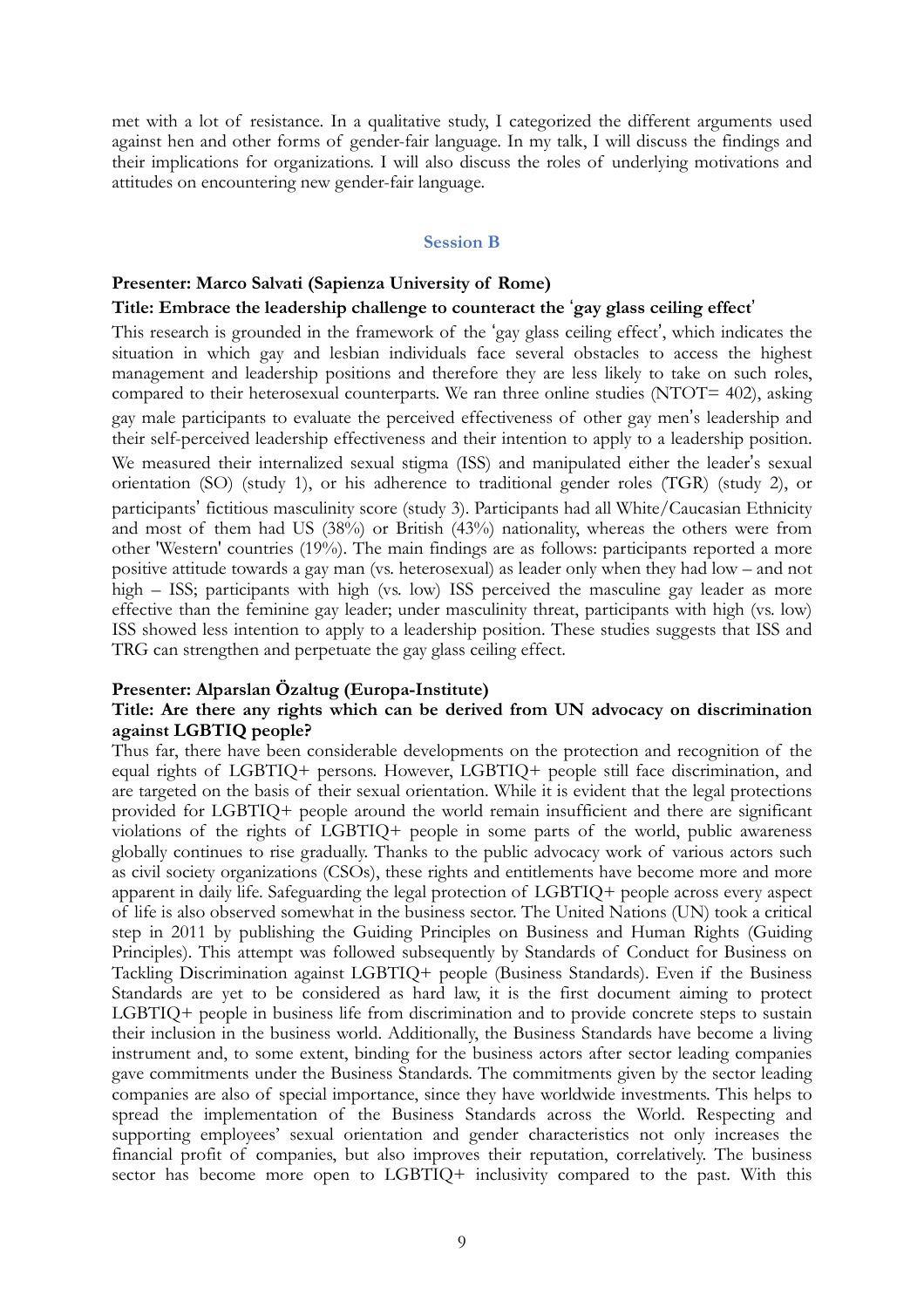awareness, various business actors have shown their endorsement of LGBTIQ+ visibility, acceptance and inclusion by means of sponsoring global LGBTIQ+ events, as well as drafting and implementing policies. As it is set forth under the Business Standards, enterprises ought to draft policies to effect the Business Standards in employment processes such as recruitment as well as work place regulations. This study aims to present the duties and obligations of enterprises in business life along with the relevant international law instruments, such as the European Convention on Human Rights, the Recommendations of ILO, and the UN Principles. To conclude, possible alternative legal solutions and recommendations will be proposed in order to achieve an effective legally binding instrument.

#### **Presenter: Maria Laura Bettinsoli (New York University Abu Dhabi)**

# Title: The "gay agenda:" How the myth of gay affluence impedes progress toward **equality**

Despite the fact that gay men and lesbian women face significant economic disparities compared to their heterosexual counterparts, people appear to believe that the opposite is true, a phenomenon which has been dubbed the %myth of gay affluence." In the current research (Ntot=2162), we address the consequences of this belief. Specifically, we hypothesize and find that believing that gay men and lesbian women are financially well off—either chronically (Study 1, US & UK respondents) or because of an experimental manipulation (Studies 2-3, US respondents)—leads participants to deny discrimination against gay men and lesbian women, above and beyond anti-gay attitudes, and this is mediated by the belief that there is a "gay agenda" that is backed by powerful lobbyists. We propose that the perception of gay affluence can increase the denial of discrimination against sexual minorities, and thus affect support for gay egalitarian rights, which could lead to negative consequences in terms of workplace rights. It might be the case, for instance, that employers endorsing the gay affluence belief, might be less interested in assessing a sexual orientation wage gap in the organization. Thus, our data suggests that this myth— perpetuated either intentionally or inadvertently—could have deleterious effects on efforts for social change and may serve as obstacles in the progress toward equality at both societal and occupational level.

## **Session C**

# **Presenters: Peter Dunne (University of Bristol) & Marjolein van den Brink (Utrecht University)**

# **Title: Protecting gender identity and gender expression in the labour market: a comparative European analysis**

This presentation explores legal frameworks for the protection of trans populations in 33 European jurisdictions. Drawing upon EU-funded research, undertaken in collaboration with national experts from across the EU and EEA during 2017-2018, the presentation asks whether,

in the era of the 'Transgender Tipping Point', existing employment non-discrimination structures in Europe adequately respect gender identity and gender expression. The presentation addresses a broad range of questions, including: (a) the right to legal recognition of gender within the workplace; (b) access to employment and social security benefits consistent with selfidentity; (c) non-discrimination policies, particularly in relation to workplace transitions; (d) pregnancy protections for trans masculine and non-binary persons; (e) the regulation of singlesex facilities in offices; and (f) the position of trans youth in education and occupational training spheres, particularly access to qualifications with correct gender markers. The presentation evaluates existing European rules against emerging standards of international best practice. It identifies numerous inequalities to which trans workers are still subject, offering an honest assessment of current national legal protections. Yet, the presentation is also optimistic for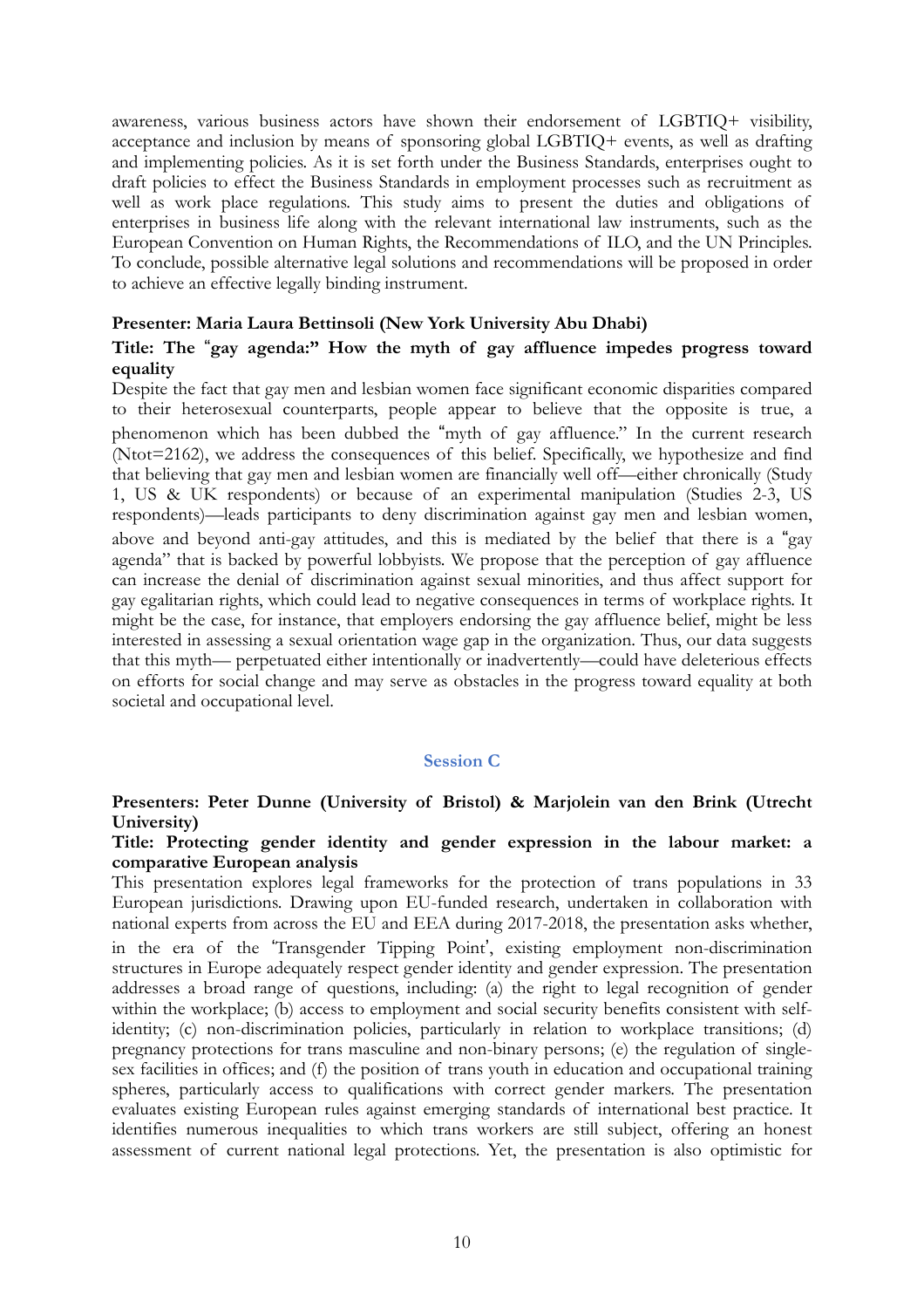future reform and, drawing upon the research findings, provides practical recommendations to subtly, yet significantly, enhance trans experiences in the labour market across Europe.

# **Presenter: Amanda Klysing (Lund University)**

# **Title: Expressions of the gender binary in recruitment situations: gender normativity in equal employment opportunity statements and applicant gender expression**

The current research studied the effect of different gender expressions (non-normative or normative) in two phases of recruitment: applicant attraction and applicant evaluation. Experiment 1 ( $N = 404$ ) investigated how Equal Employment Opportunity (EEO) statements in an organization's description that emphasized gender as binary (women and men), gender as diverse (multi-gender), or gender as irrelevant (de-gender), influenced organizational evaluations. There was no significant effect of EEO gender-as-binary statements on evaluations of the organization. Multi-gendered and de-gendered EEO statements increased perceptions of the organization as having a gender diverse staff body. This indicates that gender minorities can be explicitly included in EEO statements without having a negative impact on gender majority groups. Experiment 2 ( $N = 214$ ) investigated how job applicants with a normative or nonnormative gender expression were evaluated by HR-specialists. Applicants with a non-normative gender expression were rated as more suitable for the position and recommended a higher starting salary. Women were in general rated as the most likely to be hired, and women with a non-normative gender expression, were rated as more likely to be employed than men. Having a non-normative gender expression was thus not found to be a cause for biased evaluations in this simulated initial recruitment situation.

## **Presenter: Teri Kirby (University of Exeter)**

# **Title: Identity-conscious diversity messages facilitate sexual identity disclosure among sexual minorities**

Sexual minorities continue to face workplace discrimination, which leads to concerns about whether they should conceal or disclose their sexual identities. Despite benefits of disclosing, relatively little research has examined what organizational factors help sexual minorities feel safe doing so. In Study 1, we examined the impact of diversity messages that celebrate (identityconscious) versus downplay difference (identity-blind). Sexual minorities felt greater inclusion and more comfort disclosing in a company with an identity-conscious relative to an identityblind message. In Study 2, we examined whether these benefits persisted even in the face of a negative diversity climate, as a mismatch between the organizational message and the reality of the diversity climate might create mistrust and impede disclosure. We also examined whether the benefits of an identity-conscious message applied to both interpersonal disclosure (to colleagues) and to public disclosure (LGBTQ advocacy for the organization). On interpersonal disclosure, the benefits of an identity-conscious message persisted even when learning about a negative diversity climate. However, participants were not more willing to engage in public disclosure when there was a mismatch between the diversity message and the diversity climate. These findings point to the complexities of facilitating visible sexual minority representation in workplace environments.

# **Conference Day 2: 21st May, 2021**

| $14.00 - 14.15$<br><b>Welcome by the Conference Chair</b> <i>Jojanneke van der Toorn</i> |  |
|------------------------------------------------------------------------------------------|--|
|------------------------------------------------------------------------------------------|--|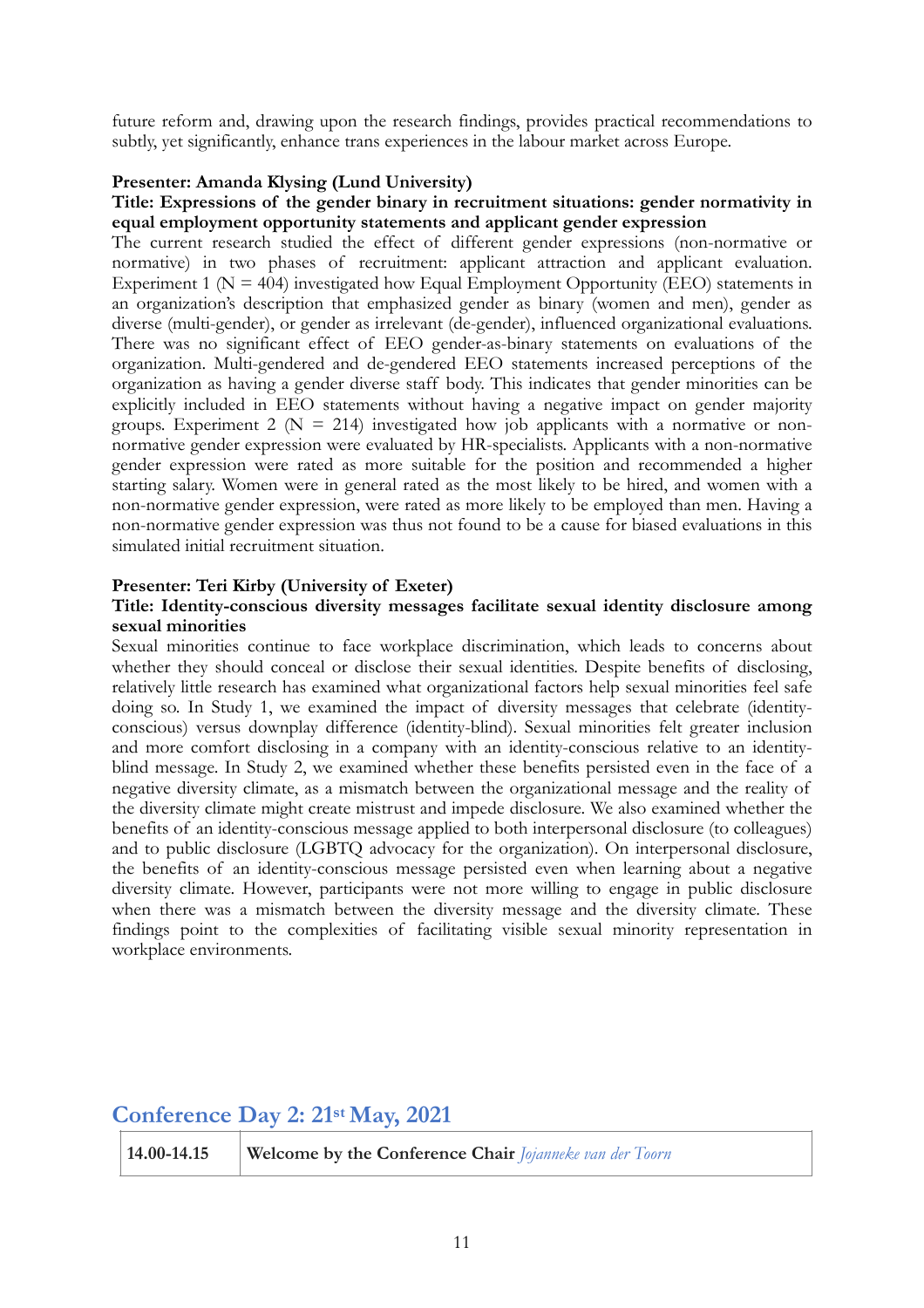| 14.15-14.45 | Keynote 2: Yvonne Muthoni: LGBTIQ+ inclusion; Strategies for Africa by<br>Africa.                                                                                                                     |                                                                                                                                   |                                                                                                                                                                                                                                  |  |  |
|-------------|-------------------------------------------------------------------------------------------------------------------------------------------------------------------------------------------------------|-----------------------------------------------------------------------------------------------------------------------------------|----------------------------------------------------------------------------------------------------------------------------------------------------------------------------------------------------------------------------------|--|--|
| 14.45-15.30 | Panel session 2: Intersectionality at Work: Risking Fragmented Inclusion<br>Policy? Moderator: Waruguru Gaitho. Panelists: Marjolein Dennissen, Winston van<br>Niel, Victor Handley, & Layla Chabhar. |                                                                                                                                   |                                                                                                                                                                                                                                  |  |  |
| 15.30-16.00 | <b>Break</b>                                                                                                                                                                                          |                                                                                                                                   |                                                                                                                                                                                                                                  |  |  |
| 16:00-17:00 | <b>Parallel Research Sessions</b>                                                                                                                                                                     |                                                                                                                                   |                                                                                                                                                                                                                                  |  |  |
|             | Session A                                                                                                                                                                                             | Session B                                                                                                                         | Session C                                                                                                                                                                                                                        |  |  |
| 16:00-16:15 | Czeslaw Walek<br>Advancing LGBT+<br>workplace equality in a<br>post-communist<br>environment - ten years of<br>good practice                                                                          | Amie Bishop<br>The economic impact of<br>Covid-19 on lgbtiq<br>populations globally                                               | Sara Wattelet<br>The performing art sector<br>as a "safe space" for LGB<br>workers: a study on<br>experienced inequalities in<br>relation to the patriarchal<br>culture in 25 public<br>theatres across 18<br>European countries |  |  |
| 16:15-16:30 | Alex Müller<br>Employment<br>discrimination and<br>economic precarity of<br>LGBTQI+ persons in<br>Southern and Eastern<br>Africa                                                                      | Travis Campbell<br>Health insurance coverage<br>and health outcomes<br>among transgender adults<br>in the U.S.                    | Marlena Drapalska-<br>Grochowicz<br>Employee's close relations<br>and the knowledge and<br>beliefs of the employer:<br>Towards a relational<br>model of labor relations?                                                         |  |  |
| 16:30-16:45 | Juan Aguiar<br>LGBTQI+ workplace<br>discrimination in Ecuador                                                                                                                                         | Cornelius Damar Hanung<br>Understanding the<br>trajectory of LGBTIQ<br>workplace inclusion in<br>Indonesia's post-pandemic<br>era | Julian Rengers<br>The relational dimension<br>in understanding<br>inclusion and selective<br>disclosure of lesbian, gay,<br>and bisexual identities in<br>the workplace                                                          |  |  |
| 16:45-17:00 | Kees Waaldijk<br>The global spread of legal<br>prohibitions of<br>employment<br>discrimination based on<br>sexual orientation: scope<br>for more                                                      |                                                                                                                                   | Alexandra Suppes<br>Regional hostility and the<br>underrepresentation of<br>sexual minorities in<br><b>STEM</b> in the United<br><b>States</b>                                                                                   |  |  |
| 17.00-17.15 | Conclusions of Day 2                                                                                                                                                                                  |                                                                                                                                   |                                                                                                                                                                                                                                  |  |  |
| 17.15-18.00 | <b>Virtual Networking</b>                                                                                                                                                                             |                                                                                                                                   |                                                                                                                                                                                                                                  |  |  |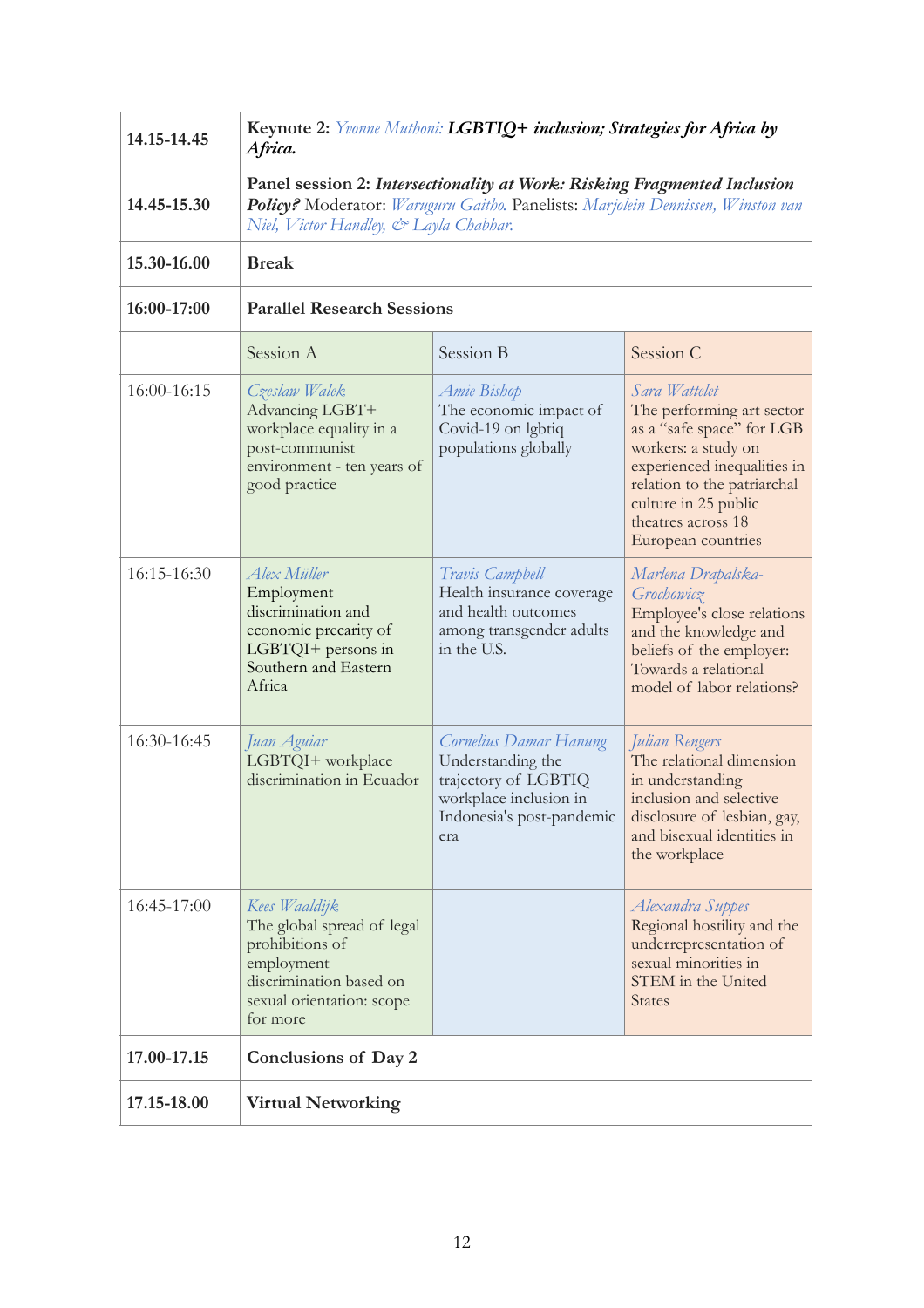# **Friday May 21st 14.15-14.45**

#### **Keynote speech**

#### **Yvonne Muthoni Nyawira** Open for Business, Kenya

# **LGBTIQ+ inclusion; Strategies for Africa by Africa**

According to a 2020 study by the International Lesbian, Gay, Bisexual, Trans, and Intersex Association (ILGA) approximately half of the countries globally, where homosexuality is outlawed are in Africa. In South Africa, for example, the laws have continually progressed since becoming the first country in Africa to legalise same-sex marriage in 2006. Other countries that have amended their laws recently include Lesotho, Botswana, Mozambique, Seychelles, Angola and Sudan which recently lifted the death penalty and flogging from their laws. While these are great steps towards inclusion, legalisation of homosexuality has not always gone hand in hand with a change in societal attitudes. We cannot assume that legalisation in Africa will protect the LGBTIQ+ community from harassment from the state and society. Neither can we assume that legalisation provides the LGBTIQ+ community access to economic empowerment or societal inclusion. It is therefore imperative that allies of the LGBTIQ+ community and civil society organizations work hand in hand to reduce oppression, stigma, violence and discrimination. Among these allies are members of the private sector, who can leverage their economic power to advance LGBTIQ+ inclusion in Africa.

At the same time, Africa has the fastest growing population, and we represent the youngest population to boot. This means there are innumerable benefits to be gained and the richness that the diversity in the continent brings is unmatched. There are so many ways in which the future belongs to Africa. And harnessing strategies to improve our worlds future lies in African research. So why the gap in African LGBTIQ+ research? What can be done to rectify these issues? How do we ensure that research actually makes sense to the continent? How do we develop solutions for Queer Africa by Queer Africa? This talk is thus aimed at exploring both the role of the private sector in advancing LGBTIQ+ inclusion in Africa, and addressing the lacuna in research on LGBTQI+ workplace inclusion in Africa. We will examine the reasons for adopting such an unusual strategy for Africa, practical steps that can shift societal attitudes and the critical importance of more work being conducted on the continent, by both practitioners and researchers.



Yvonne Muthoni Nyawira – African, Feminist, Queer, is the Kenyan Country Director of Open For business, an organisation making the case that inclusive, diverse societies are better for cities, business and for economic growth. Previously, she worked with different national and global stakeholders on diversity and inclusion best practices. Yvonne works towards fortifying the respect for human dignity for the LGBTIQ+ community. Furthermore, she is an advocate for the mental health and wellbeing of the LGBTIQ+ community and has co-authored on the *Mental Health Assessment Toolkit* by Professionals in Pride Kenya where she serves as a board member. [Open For Business](http://www.open-for-business.org/) is a response by a number of leading global businesses to

the spread of anti-LGBT sentiment in many parts of the world.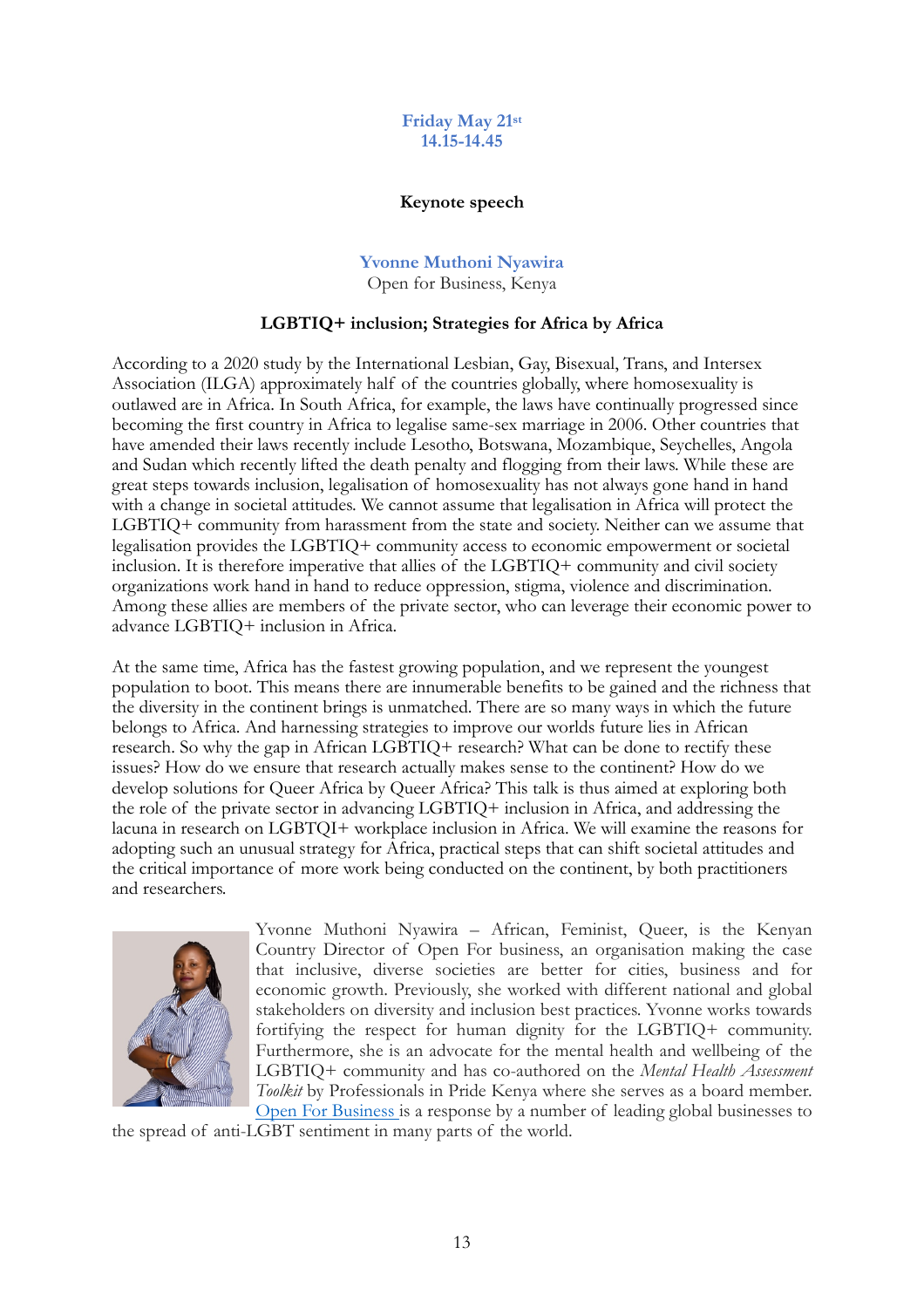# **Friday May 21st 14.45-15.30**

# **Panel Session 2**

# **Intersectionality at Work: Risking Fragmented Inclusion Policy?**

Moderator: *Waruguru Gaitho*

Panelists: *Marjolein Dennissen, Winston van Niel, Victor Handley, & Layla Chabhar*

Intersectionality refers to the synergistic interaction between various facets of an individual's identities that may result in compounded oppression. Coined in the 80s, intersectionality discourse has shifted and expanded to accommodate more nuanced understandings of marginalization and privilege beyond the single axis. With regards to LGBTIQ+ workplace inclusion, intersectionality plays an interesting and salient role in understanding both the advantages and shortcomings of policy, practice and workplace culture that seeks to highlight and address the often-difficult lived realities of sexual and gender minorities in the workplace. This panel thus aims to deconstruct these complexities and challenge all actors to view inclusion through a different, intersectional lens.

# **Moderator: Waruguru Gaitho**

Waruguru Gaitho (pronouns: she/her) is a queer, Black, African, radical feminist. As a human rights lawyer specializing in SOGIESC, gender, race and social justice, she has spent years advocating for the equality and dignity of various marginalized communities, in particular the LGBTQIA+ community in Kenya. She holds an Advanced Masters in International and European Human Rights Law (cum laude), focusing her academic work on the intersection of race, gender and sexual orientation, particularly queer black woman on the African continent. She currently carries out research in Comparative Sexual Orientation law at the Grotius Centre for International Legal studies in the Hague and gender-focused socio-legal research at the Van-Vollenhoven Institute at Leiden University.

## **Marjolein Dennisen**

Dr. Marjolein Dennissen (pronouns: she/her) is an assistant professor at the Radboud University in Nijmegen. Her main research interests are in the field of critical diversity studies, with a particular focus on intersectionality and diversity networks in organizations. Her dissertation 'The Herculean task of diversity networks' focused on the contribution of diversity networks to equality in organizations. In one of her studies, she analyzed different diversity networks (women's networks, ethnic minority networks, LGBT networks, disability networks and young employee networks) using an intersectionality lens. In her current work she focuses on rethinking diversity management in organizations drawing on critical and intersectional perspectives.

# **Derek Viktor**

Derek Victor (pronouns: he/him) is a queer, disabled educator, writer and activist. He works with academic and corporate organizations on anti-prejudice activities, with a focus on the experiences of students and workers with disabilities, neuro-diversities, learning differences and mental health differences. He also offers training on the intersection of disability with protected and marginalized identities, questioning practices on diversity and inclusion through this often-overlooked lens.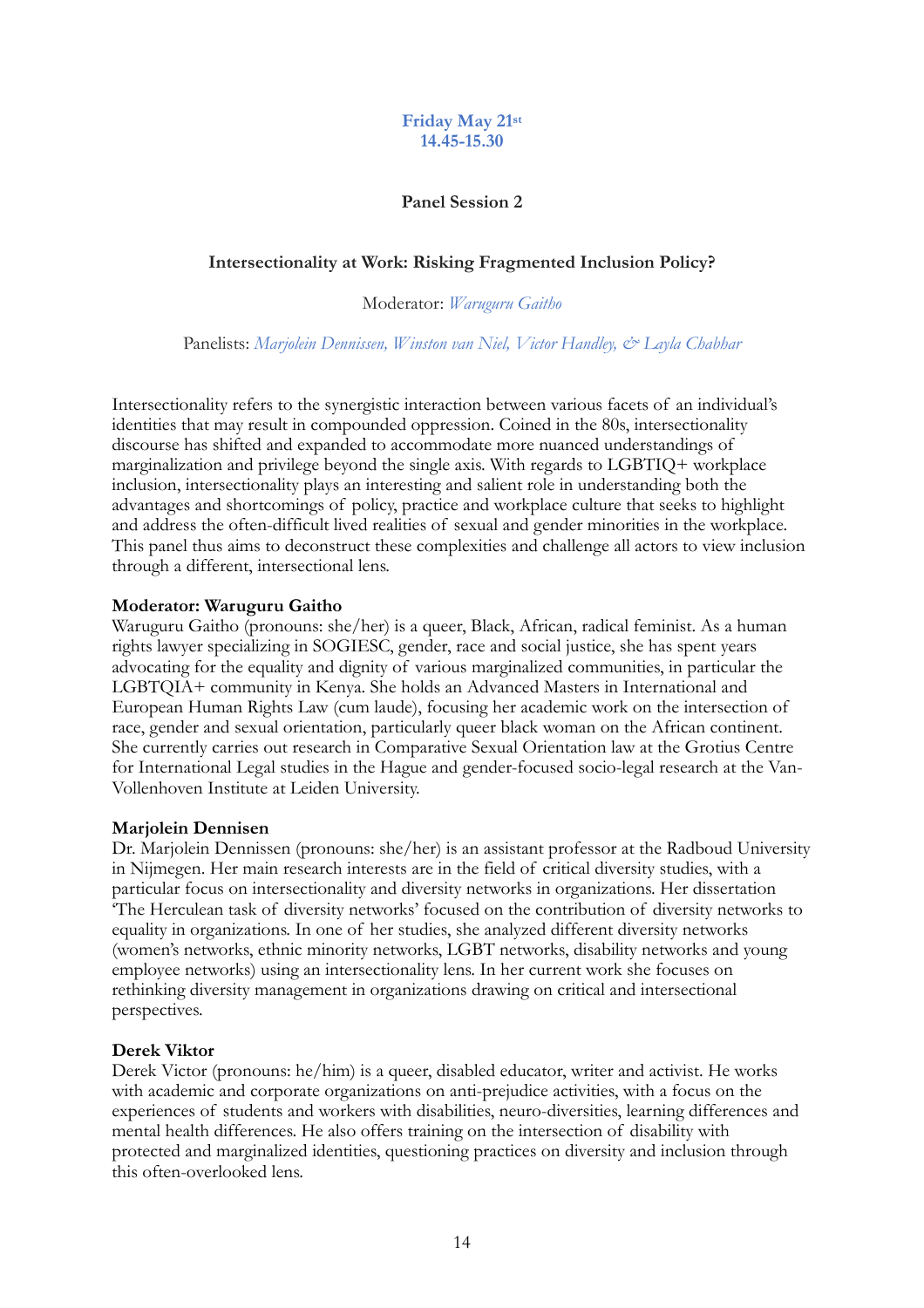# **Layla Chabhar**

Layla Chabhar (pronouns: they/them) is a bi/pansexual queer non-binary activist and organizer, and has served on the core team of Colored Qollective, a self-organized platform for and by LGBTQIA+ persons of color, since June 2019, and chaired its board since January 2020. Colored Qollective aims to create an environment that feels safe for all Queer POC, and strives towards an inclusive society in which there is more tolerance and acceptance towards each other and people feel safer to be themselves. Layla is also currently completing a Master's degree at Leiden university.

# **Winston van Niel**

Winston van Niel (pronouns: he/him) is the founder of Parea Nederland, a network of Dutch and Netherlands based LGBTQ+ professionals of color. For over 13 years, he held various organizational and managerial roles in public procurement and funding at a governmental, international and European level. He is now an independent consultant and works with start-ups and accelerators to access and manage funds. He also serves on the Board of COC Nederland.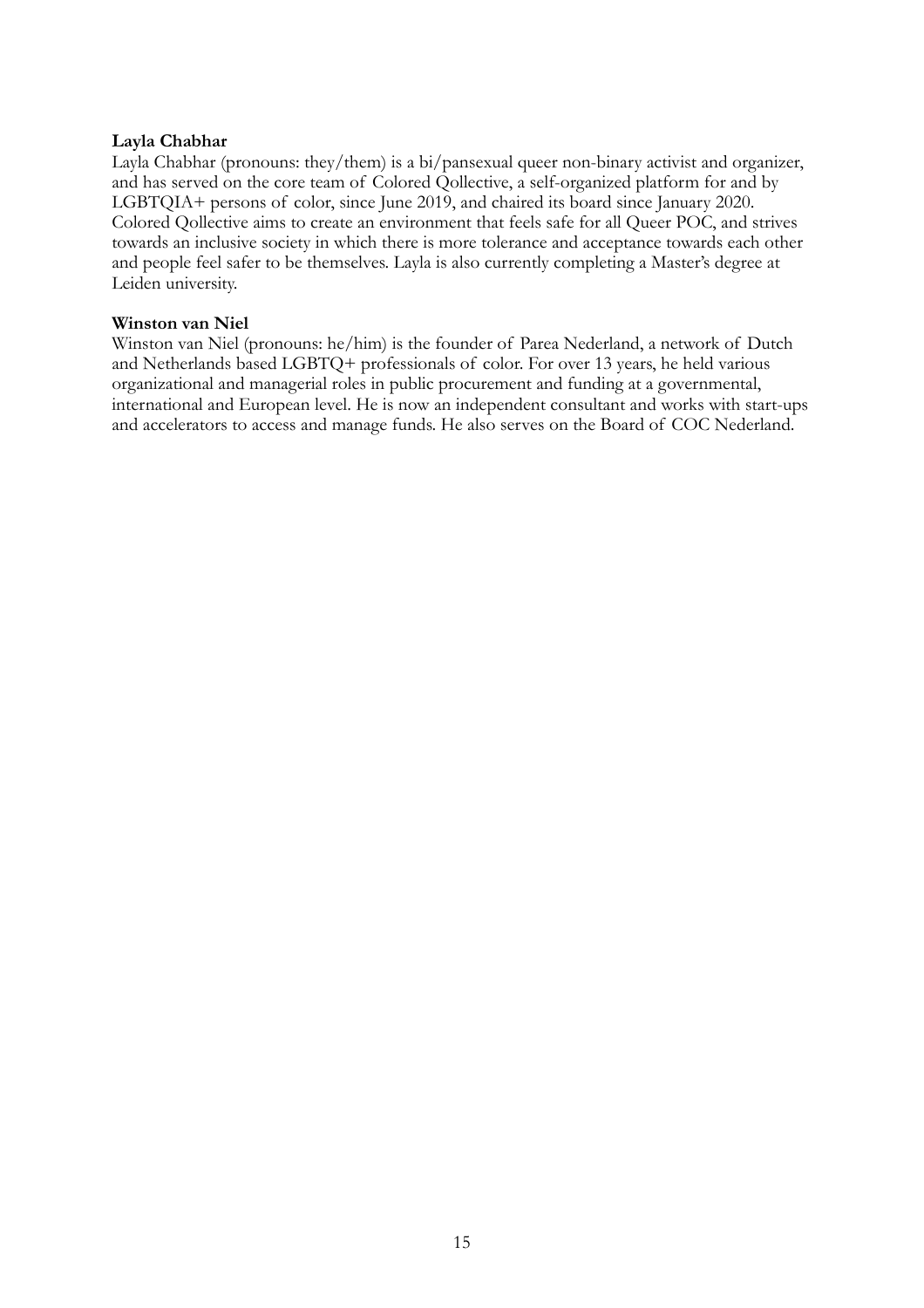#### **Parallel Research Sessions 2**

#### **Session A**

#### **Presenter: Czeslaw Walek (Prague Pride)**

#### **Title: Advancing LGBT+ workplace equality in a post-communist environment - ten years of good practice**

Pride Business Forum has worked on LGBT+ equality in the Czech workplace since 2011. At first, we faced incomprehension from stakeholders. Over the course of ten years we delivered data on the lived realities of Czech LGBT+ people in their workplaces, we delivered information about the benefits of being LGBT+ inclusive for employers, and we showcased examples of good practice (international and domestic) on how to practically implement LGBT+ equality in a workplace. In those ten years we have conducted a number of surveys among LGBT+ employees that show whether the situation of LGBT+ people in the Czech workplace improves. I will use data from 2013, 2015, 2018, 2019 and 2021 surveys, on coming out in the Czech workplace. This data proves that LGBT+ people in the Czech workplace are slowly but surely coming out. Data from surveys that we conducted among Czech companies in 2015 and 2017 on their D&I policies and LGBT+ elements of those policies show that companies are more and more active in pursuing LGBT+ workplace equality. Today we work with the biggest employers in our country, we have more than 30 members, including domestic companies. Companies not only work on their internal environment and communication, but have started to be active in the area of public advocacy as well. Last year 18 companies signed an open letter to the Prime Minister supporting the marriage equality bill (something that would not be possible ten years ago). Moreover, we share our experience with other post - communist countries, in particular we work with partners in Georgia, Ukraine and Bosnia and Herzegovina. I will show that, per the evidence, if employers are actively pursuing LGBT+ workplace equality, LGBT+ employees feel safer in their working environment and are slowly opening up about their different identity. Further we can see that companies' active support to LGBT+ workplace equality acts as an encouragement to LGBT+ employees to create their own resource groups that are emerging in those companies. Those in turn, encourage companies to be even more proactive in topics of LGBT+ inclusion, even outside the workplace. In my presentation I will share this journey in the particular context of a post-communist country, supported by data collected over a decade.

# **Presenter: Alex Müller (University of Cape Town) Title: Employment discrimination and economic precarity of LGBTIQ+ persons in Southern and Eastern Africa**

With the exception of Botswana and South Africa, most countries in Eastern and Southern Africa do not offer legal protection from discrimination based on sexual orientation or gender identity (SOGI) in the workplace. On the contrary, many countries retain colonial-era penal codes that criminalize same-sex sexuality and contribute to high levels of SOGI-related stigma and discrimination. Our presentation presents quantitative data on employment and economic status of persons identifying as LGBTIQ+ in Botswana, Eswatini, Ethiopia, Kenya, Lesotho, Malawi, South Africa, Zambia and Zimbabwe, emanating out of a community-led study with 3,796 participants (Müller et al., 2019). Of those participants, between 37% to 56% were unemployed. Unemployment was highest among trans-identifying participants. Compared to the general population in the nine countries, LGBTIQ+ persons less often held salaried employment, and were more likely to work in the informal sector or be unemployed. In the absence of formal research from the region, we draw on grey literature and implementation data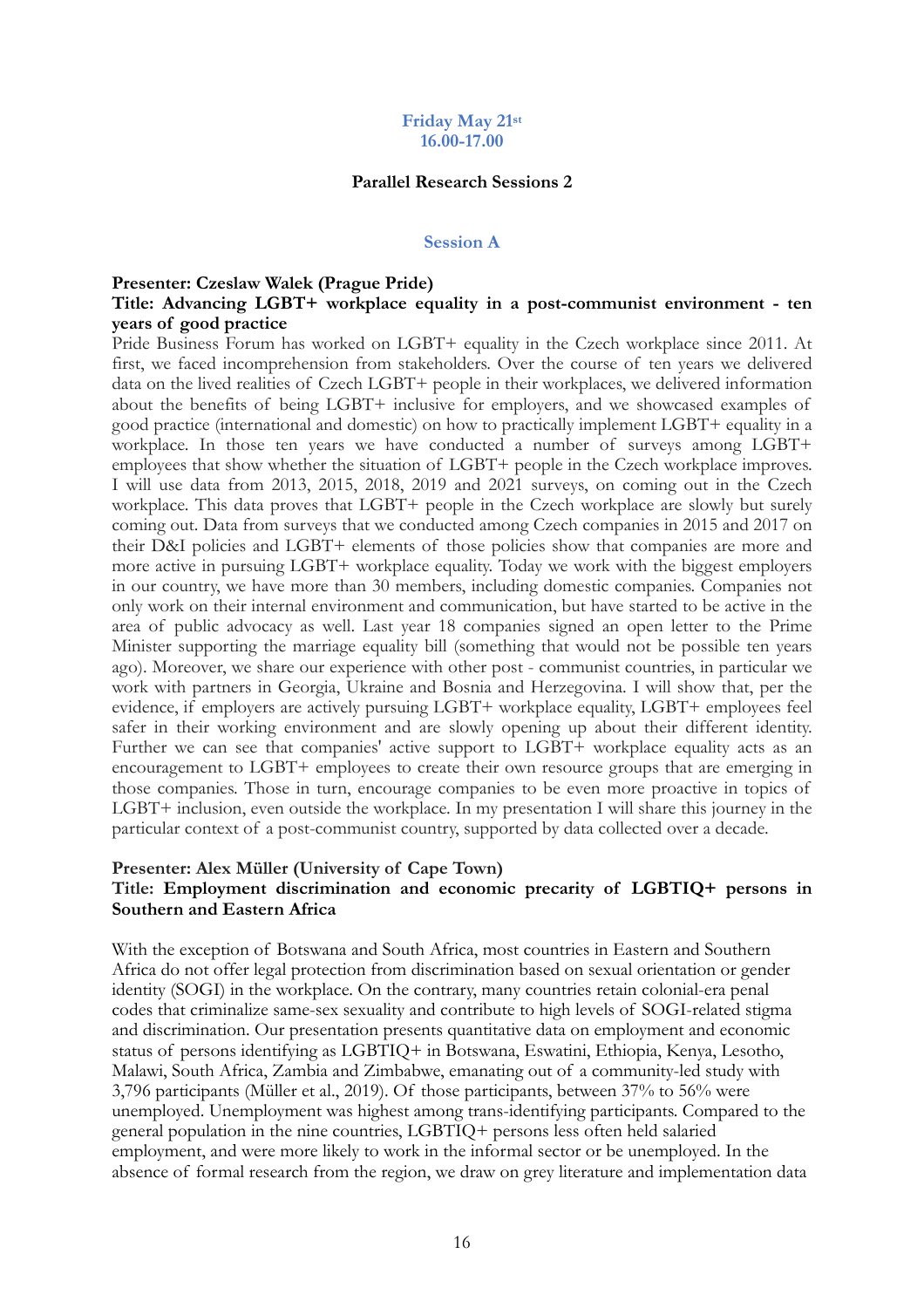from community organizations to discuss reasons for and consequences of these high levels of economic and employment precarity

# **Presenter: Juan Aguiar (Pontifical Catholic University of Ecuador) Title: LGBTIQ+ workplace discrimination in Ecuador**

I conducted a series of online and in-person interviews in 2018 regarding LGBTIQ+ discrimination in Ecuador, including in the workplace. The purpose of the research was to "give voice" to sexual minorities. The main findings were that despite the constitutional prohibition of discrimination, there were several instances where sexual minorities were adversely affected in the workplace in the selection process and workplace environment for gay and lesbian interviewees. A transgender student of psychology reported acceptance and support in his current college and the places where he had worked. One of the interviewees summarized the country's situation as follows: Ecuador lives a social reality of secrets, there is scarce visibility of sexual minorities in the news and social media, it is as if sexual minorities did not exist. The conclusion is that there is still work to be done by society and the Ecuadorian government, to achieve true equality. The prohibition of discrimination in the Constitution is a step in the right direction, but I highlight the need for education and visibility campaigns.

# **Presenter: Kees Waaldijk (Leiden University)**

## **Title: The global spread of legal prohibitions of employment discrimination based on sexual orientation: scope for more**

Over the last 30 years, more than 80 countries have prohibited sexual orientation discrimination in employment. Enacting such prohibitions has thereby become the most common form of legal recognition for homosexual orientation. The trend is quite global (ten countries in Africa, and even more in Asia/Oceania). It is not only reflected in laws of EU and OAS, but also in decisions of

various UN bodies and of the African Commission on Human and Peoples" Rights. Over the same period, decriminalization of homosexual sex took place in just over 40 countries, while also in less than 50 countries same-sex couples gained access to marriage or other civil partnership.

On the basis of these numbers, I will argue that in many more countries there must be scope for prohibiting employment discrimination on grounds of sexual orientation – also in countries where decriminalization of homosexual sex and/or recognition of same-sex families seems a distant ideal. Reasons for this include: covering sexual orientation in laws against discrimination is less controversial than the other two issues; it is easier to find allies for it among organized labour and business; it can build on laws against discrimination on other grounds; it speaks to the recognition of people as humans who need to work to live.

## **Session B**

## **Presenter: Amie Bishop (OutRight Action International)**

# **Title: Economic Impact of COVID-19 on LGBTIQ Populations Globally**

In many countries, LGBTIQ+ people predominantly work in the informal sector, relying on daily wages and surviving without job protections, making them especially vulnerable to economic down-turns. In May 2020, OutRight Action International published its research findings on the impact of COVID-19 pandemic on LGBTIQ+ lives and movements globally. Based on 59 interviews in 38 countries, we identified seven key thematic areas of impact, one of which was the destruction of livelihoods and increasing food insecurity. Specifically, our findings suggested that those who survive in cash-based, informal economies- where LGBTIQ+ people are over-represented- have been hardest hit with job loss and lack of safety nets. Further, more than a quarter of respondents expressed specific concerns about the vulnerabilities of trans people and sex workers regarding employment loss during this time. At the same time, OutRight launched a COVID-19 emergency fund, and of the 1500 requests for support, 57% of the nearly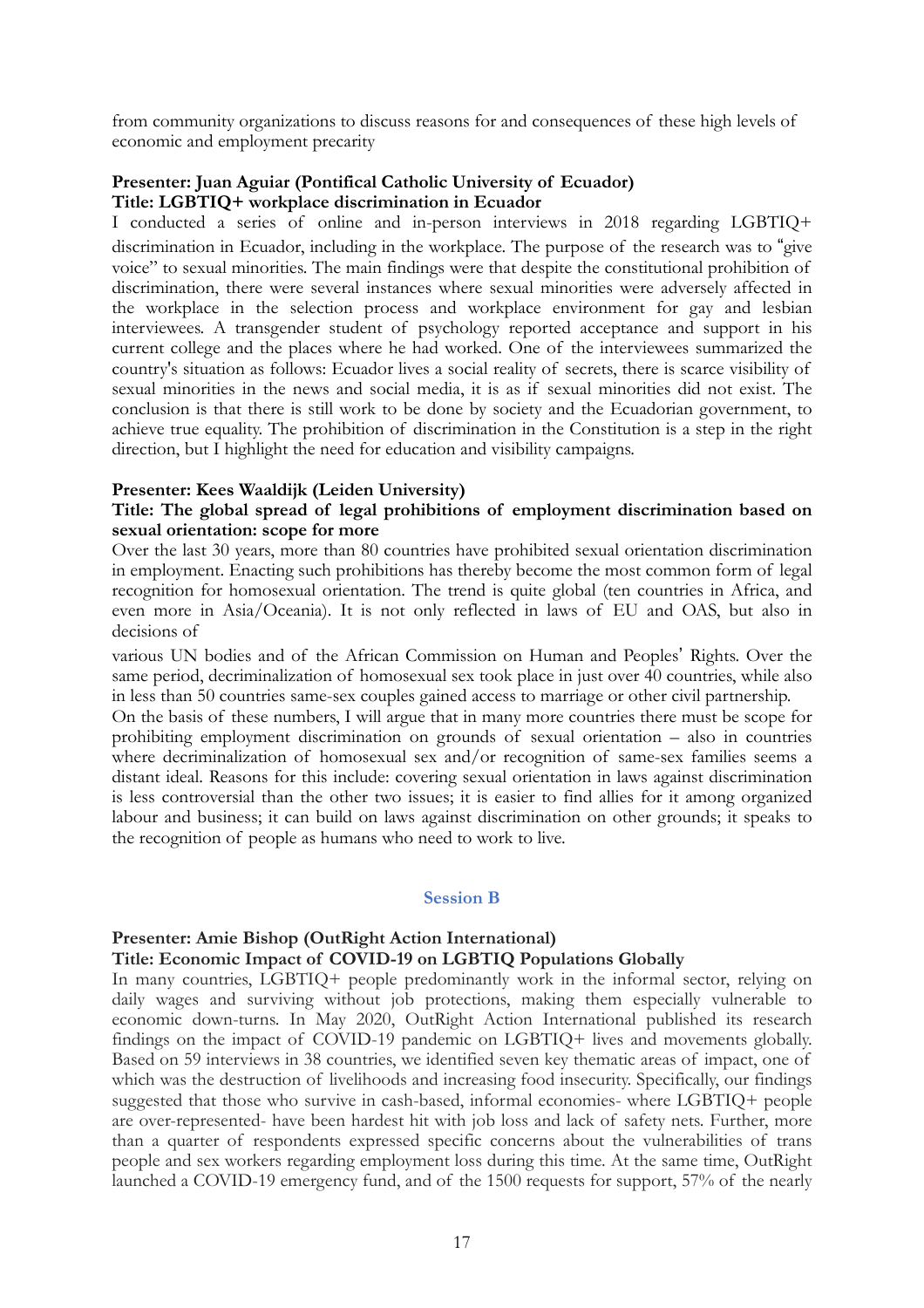1500 requests for support to OutRight"s COVID-19 emergency fund were for food support, highlighting the economic precarity that so many LGBTIQ+ people were facing- and continue to endure-- due to the pandemic. This presentation will review these findings and provide additional data on COVID-19"s impact on LGBTIQ+ communities globally.

# **Presenter: Travis Campbell (University of Massachusetts Amherst)**

# **Title: Health insurance coverage and health outcomes among transgender adults in the U.S.**

The health status of transgender and gender diverse individuals has received growing attention in the literature, with results pointing to higher rates of depression, anxiety, PTSD, suicidality, HIV/AIDS, and substance abuse compared with heterosexual and cisgender people. Health disparities between transgender and cisgender people are likely rooted in minority stress and the lack of health services and health insurance to adequately meet the needs of gender diverse individuals. These obstacles impact not only the well-being of transgender individuals but also have repercussions for reduced work productivity, lower labor force participation, greater public health costs, and even reduced macroeconomic growth. This study provides evidence of health and insurance coverage disparities between the cisgender and transgender US populations using the 2014-2018 Behavioral Risk Factors Surveillance Systems. The analysis tests whether increasing the incidence of insurance coverage among transgender people could alleviate the health disparity. The empirical approach uses a fuzzy regression discontinuity design that leverages cliffs in government health assistance eligibility by age and the federal poverty level. Results indicate that insurance coverage meaningfully improves the mental health of transgender recipients. In contrast, insurance coverage for the cisgender population comes with an important, but modest, improvement to general health and healthcare access.

# **Presenter: Cornelius Damar Hanung (Asian Forum for Human Rights and Development)**

# **Title: Understanding the trajectory of the LGBTIQ+ inclusion in workspace in Indonesia's post-pandemic era**

COVID-19 has had an unprecedented impact on the fulfillment of the rights of the LGBTIQ+ community in Indonesia. Authoritative responses made by the government under the pretext of combating the pandemic have been implemented without having a SOGIESC-conscious perspective. At the moment, many LGBTIQ+ community members in Indonesia who rely on jobs in the informal and gig sectors are living in limbo without job security and protection. COVID-19 has also created polarization within society, with the spread of misinformation blaming the existence of the pandemic on the presence of the LGBTIQ+ community among society. Stigma has been heightened against the community, for allegedly spreading both COVID-19 and HIV. Tightened security measures and stigmatization under the pandemic create a further hindrance to the current advocacy work being done to increase protection for LGBTIQ+ individuals in the workspace. This study is aimed at providing an example of how LGBTIQ+ related advocacy has been sidelined due to COVID-19, exacerbating the situation of an already vulnerable population due to massive stigmatization, discrimination, and the absence of legal protection. Further, it aims to highlight the government"s lack of responses; and how civil society have restrategized to help the community amidst many limitations.

## **Session C**

## **Presenter: Sarah Wattelet (Université Catholique de Louvain)**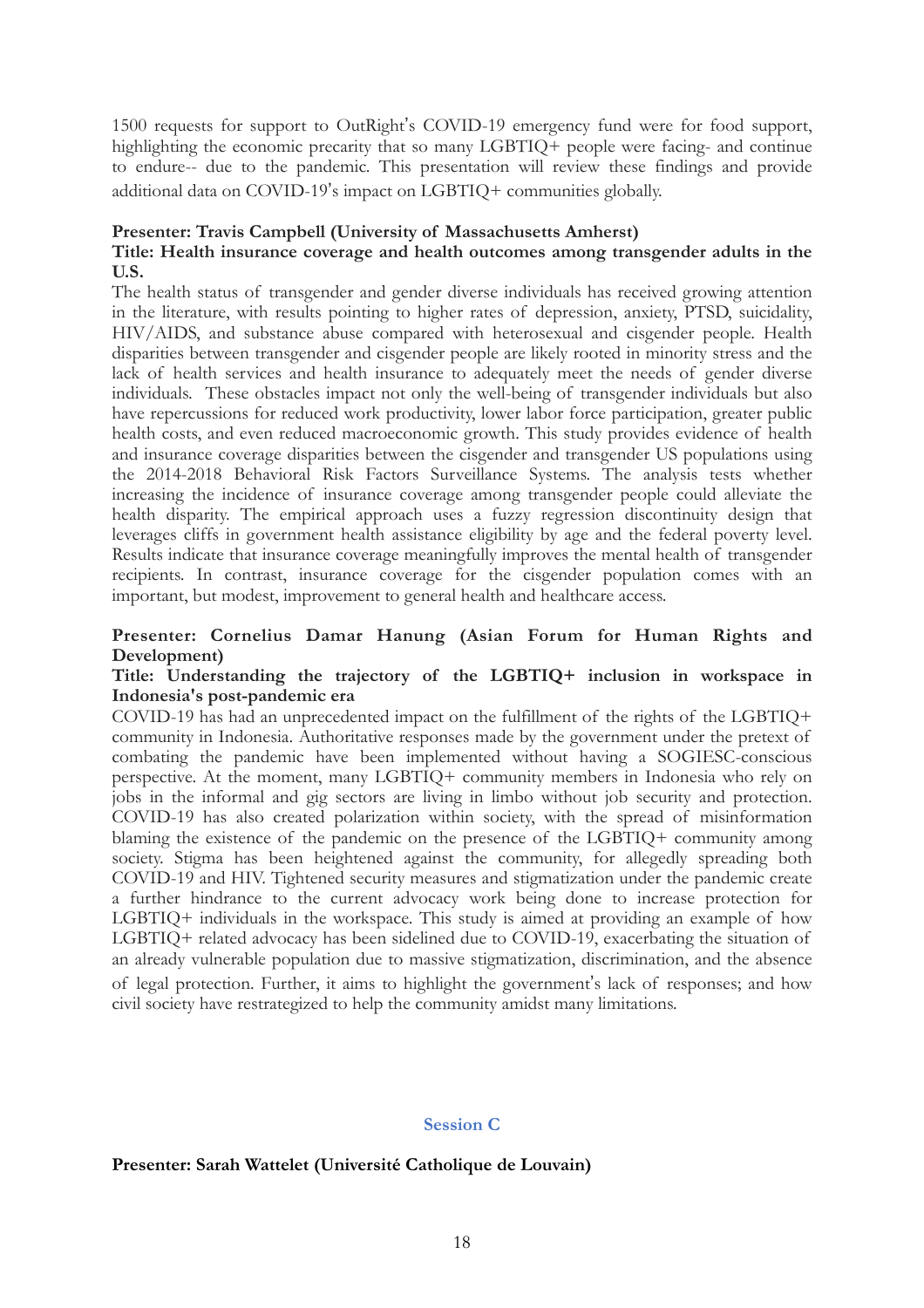# **Title: The performing art sector as a** %**safe space" for LGB workers: a study on experienced inequalities in relation to the patriarchal culture in 25 public theatres across 18 European countries**

Because they challenge heteronormativity, LGB persons are treated unequally in nearly all social contexts. Exceptionally, the performing arts sector is assumed to be a "safe space" for LGB workers. The aim of this study was to evaluate if actual inequalities exist between LGB vs. heterosexual workers in this sector and whether these are predicted by the strength of the patriarchal system. 247 workers (self-defined LGB  $= 23\%$ ) belonging to 25 public theatres from 18 European countries filled an online questionnaire. It comprised, among others, measures of work precariousness, and experienced discriminations at the interpersonal and organisational level. Moreover, the patriarchal organizational culture (PatOC) and national UN Gender inequality index (GII) were measured. T-tests and multiple regressions analyses were performed in order to evaluate inequalities and their association with PatOC and GII. Save for hearing discriminatory/sexist comments from colleagues, results didn"t show any differences between LGB and heterosexual workers in terms of experienced discrimination. Yet, PatOC and GII were independently associated to all the DVs. Results suggest that the patriarchal system itself promotes the emergence of a discriminatory climate and that addressing it can improve the wellbeing of all people in the organization, regardless of their sexual orientation.

#### **Presenter: Marlena Drapalska-Grochowicz**

# **Title: Employee's close relations and the knowledge and beliefs of the employer: Towards a relational model of labor relations?**

One of my work's essential topics is to analyze why lawmakers choose a particular vision of close relationships and why Polish law is so limited to only some of them; such a decision by legislators has an influence on various other levels of social functioning of relations. One of the crucial contexts is relations between employer and employee. Employers, similar to legislators, can have their vision of an employee's private life and assess it positively or negatively. Depending on this assessment, they can treat employees preferentially or discriminatively. This study queries whether an employer should be interested in an employee's private life at all, and if so, to what extent? If not, why not? Should the employer consider only formal relationships such as marriage or also informal ones such as cohabitation? Can employers make granting certain rights conditional on remaining in a particular type of relationship? I aim to illustrate this using the Ombudsman research results on discrimination against LGBTQ people, which were based on interviews with employees experiencing discrimination in the workplace. On the other hand, I discuss the case of an IKEA store employee who was fired for posting homophobic statements on Facebook, carrying out an inventory of the same in order to indicate acceptable practices used by Polish employers and harmful practices and their consequences. I will also emphasize the relational dimension of the employment relationship and its multi-directional nature in my work. The first is the employee-employer level. The second is the employee-employee level. In each of these contexts, there is potential to establish relationships and support and get to know each other. Often, the knowledge of an employee's sexual orientation or transgender identity changes a lot in an employee's status in the indicated relationships - from supportive to stigmatizing attitudes. I intend to emphasize that employee relations can support individuals in their choices and relationships, to make the workplace more inclusive. Finally, I will present recommendations from the Polish context – it is an interesting case study because of the specific attitude towards Polish law relationships - many workplaces seem to be much more supportive and inclusive than lawmakers.

## **Presenter: Julian Rengers (Groningen University)**

# **Title: The relational dimension in understanding inclusion and selective disclosure of lesbian, gay, and bisexual identities in the workplace**

In this talk, I describe the relatively understudied, yet important role of interpersonal (i.e., relational) characteristics in workplace identity management and (selective) disclosure among